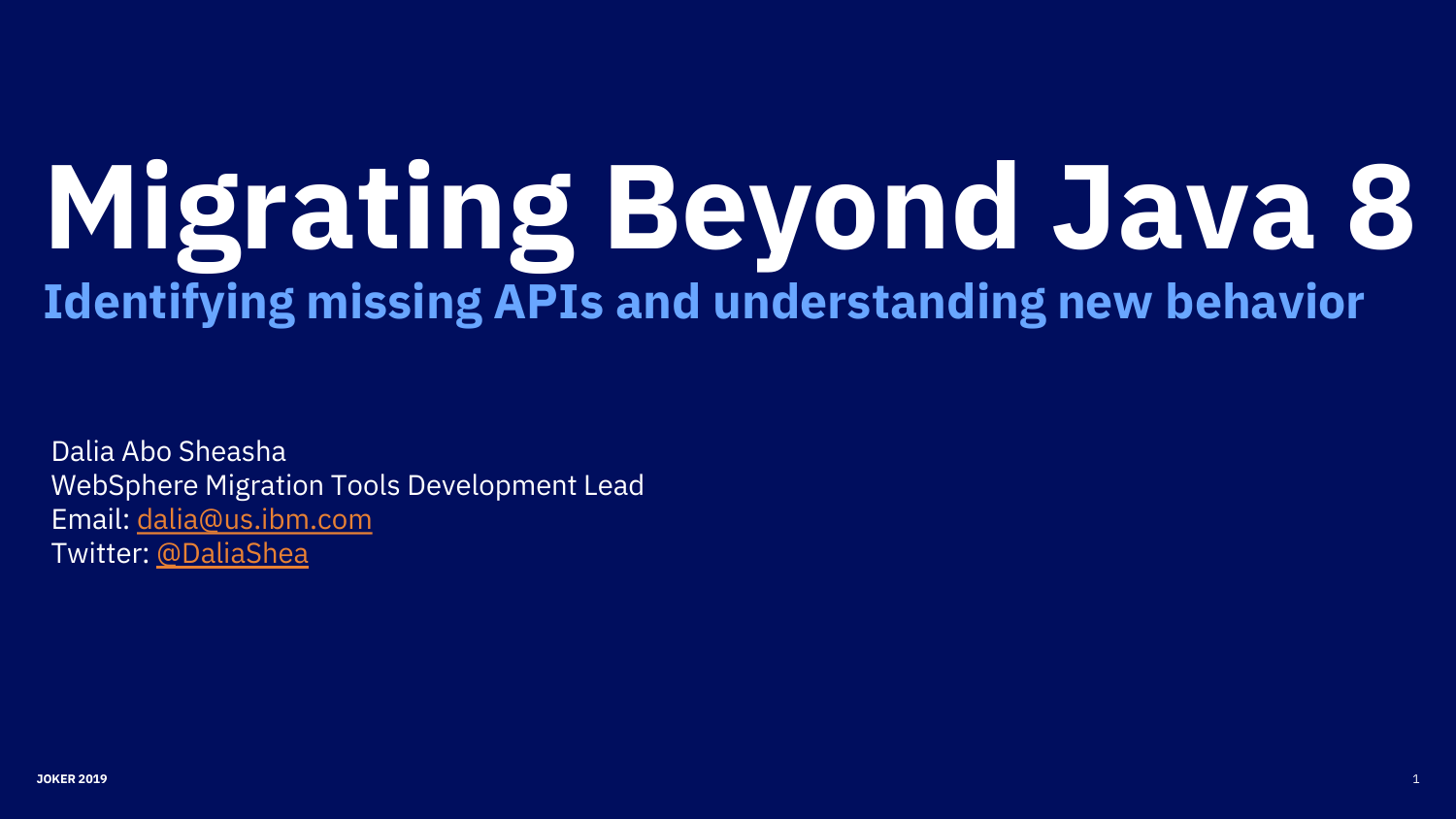# Agenda

- Background
- Java 9..13: General Migration Concerns
- Java 8 -> Java 11: Breaking Changes
- Java 11 -> Java 13: Breaking Changes
- Migration Tools
	- Application Binary Scanner Tool
	- Application Source Scanner Tool
	- Jdeps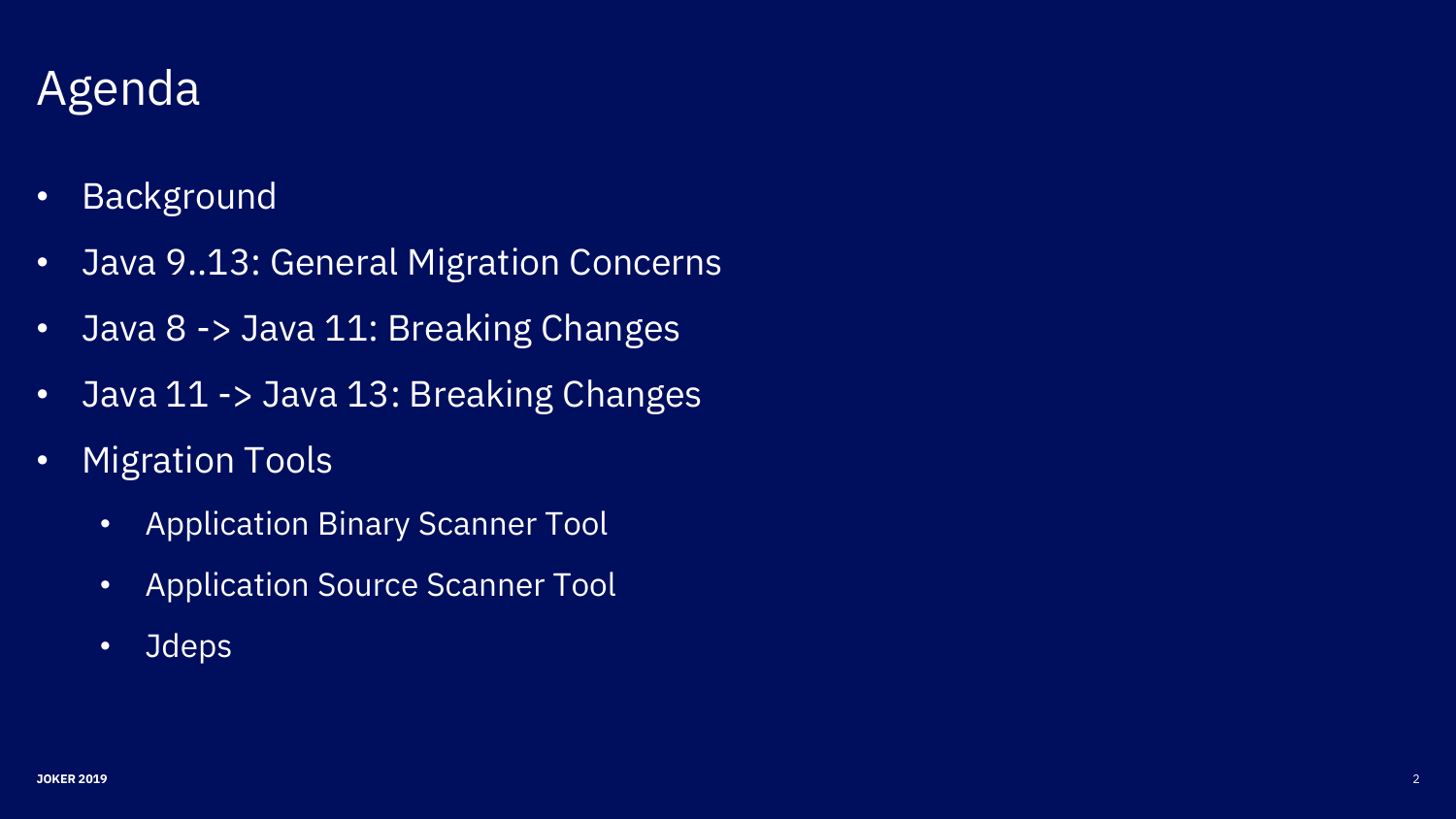# Java Timeline (Current)

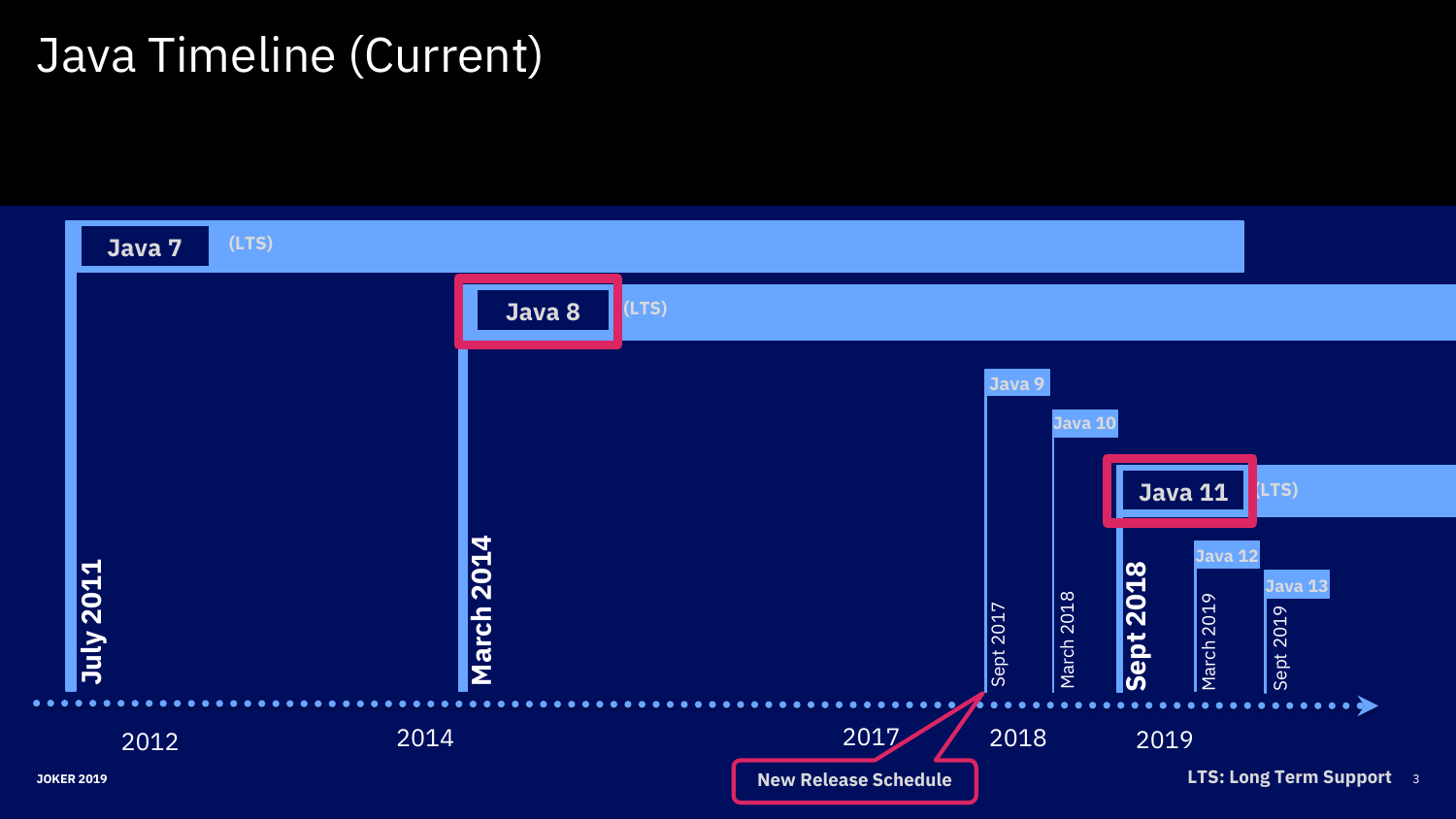# Java Timeline (Future )

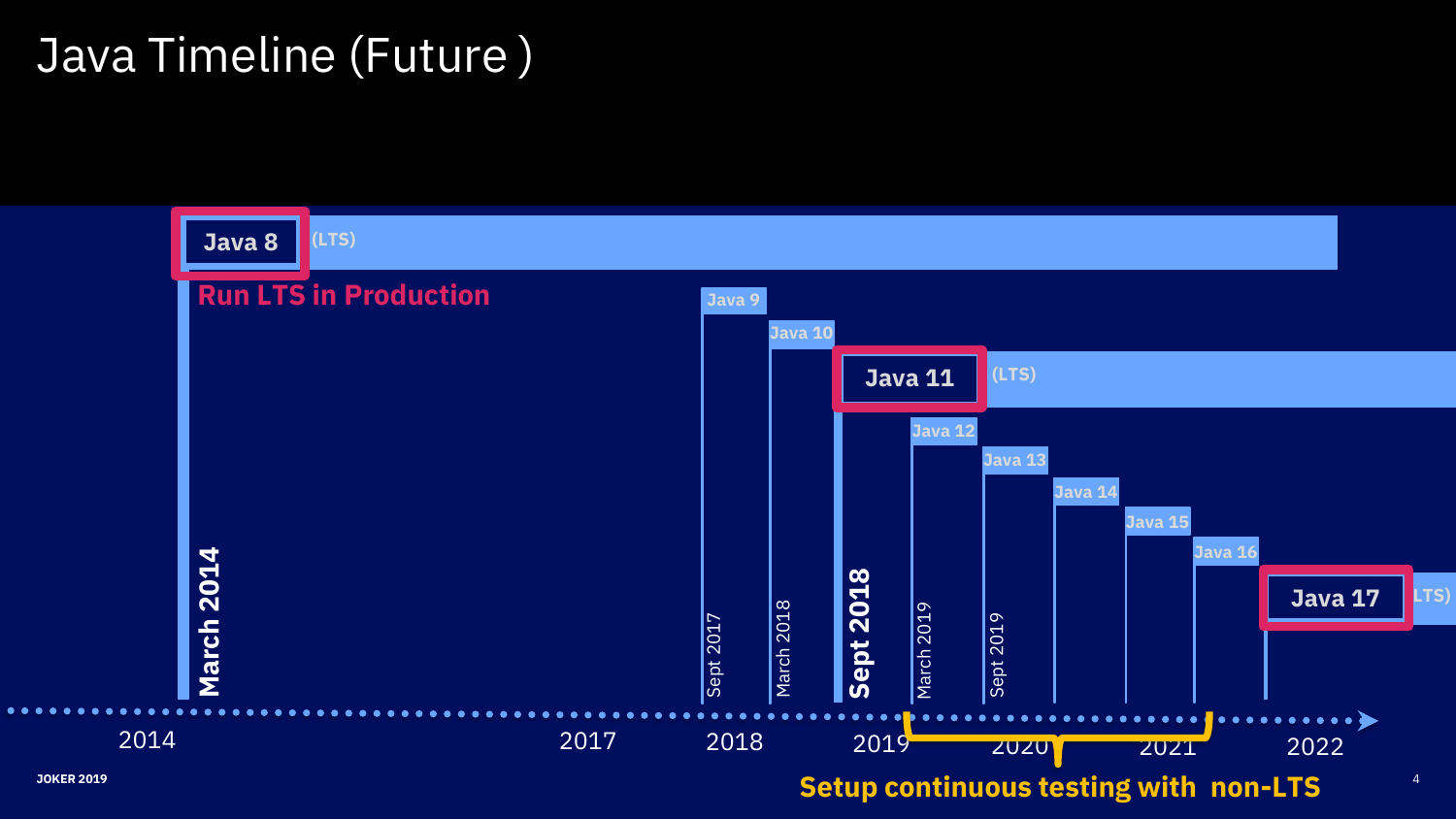# Java 9..13: New Features Tons of Features!

#### IDK<sub>9</sub>

The goal of this Project was to produce an open-source refer JDK 10 of the lava SE 9 Platform as defined by ISR 379 in the lava

JDK 9 reached General Availability on 21 September 2017. binaries under the GPL are available from Oracle: binaries fr follow shortly.

The features and schedule of this release were proposed an Process, as amended by the JEP 2.0 proposal.

#### **Features**

102: Process API Updates 110: HTTP 2 Client 143: Improve Contended Locking 158: Unified IVM Loaging 165: Compiler Control 193: Variable Handles 197: Seamented Code Cache 199: Smart lava Compilation, Phase Two 200: The Modular JDK 201: Modular Source Code 211: Elide Deprecation Warnings on Import Statements 212: Resolve Lint and Doclint Warnings 213: Milling Project Coin 214: Remove GC Combinations Deprecated in JDK 8 215: Tiered Attribution for javac 216: Process Import Statements Correctly 217: Annotations Pipeline 2.0 219: Datagram Transport Layer Security (DTLS) 220: Modular Run-Time Images 221: Simplified Doclet API

- 222: jshell: The Java Shell (Read-Eval-Print Loop)
- 223: New Version-String Scheme
- 224: HTML5 lavadoc
- 225: Javadoc Search
- 226: UTF-8 Property Files
- 227: Unicode 7.0
- 228: Add More Diagnostic Commands
- 229: Create PKCS12 Keystores by Default
- 231: Remove Launch-Time JRE Version Selection
- 232: Improve Secure Application Performance
- 233: Generate Run-Time Compiler Tests Automatically
- 235: Test Class-File Attributes Generated by javac
- 236: Parser API for Nashorn
- 237: Linux/AArch64 Port
- 238: Multi-Release JAR Files 240: Ramove the IVM TL baref Agent

IDK 10 is the open-source reference implementation of the lava SE 10 Platform as defined by ISR 383 in the lava Community Process

IDK 10 reached General Availability on 20 March 2018. Production-ready binaries under the GPL are available from Oracle; binaries from other vendors will follow shortly

The features and schedule of this release were proposed and tracked via the IEP Process, as amended by the IEP 2.0 proposal.

#### **Features**

286: Local-Variable Type Inference 296: Consolidate the JDK Forest into a Single Repository 304: Garbage-Collector Int 307: Parallel Full GC for G1 IDK 11 310: Application Class-Dat IDK 11 is the open-source reference implementation of version 11 of the lava SE 11 312: Thread-Local Handsh Platform as specified by by ISR 384 in the lava Community Process. 313: Remove the Native-H IDK 11 reached General Availability on 25 September 2018. Production-ready 314: Additional Unicode L binaries under the GPL are available from Oracle: binaries from other vendors will 316: Heap Allocation on A follow shortly 317: Experimental Java-Ba The features and schedule of this release were proposed and tracked via the JEP 319: Root Certificates Process, as amended by the IEP 2.0 proposal. The release was produced using the 322: Time-Based Release **IDK Release Process (IEP 3).** 

#### **Features**

- 181: Nest-Based Access Control 309: Dynamic Class-File Constants
- 315: Improve Aarch64 Intrinsics
- 318: Epsilon: A No-Op Garbage Collector
- 320: Remove the Java EE and CORBA Modules
- 321: HTTP Client (Standard)
- 323: Local-Variable Syntax for Lambda Parameters
- 324: Key Agreement with Curve25519 and Curve448

**IDK 12** 

shortly.

**Features** 

JDK Release Process (JEP 3).

230: Microbenchmark Suite

341: Default CDS Archives

334: IVM Constants API

325: Switch Expressions (Preview)

340: One AArch64 Port, Not Two

344: Abortable Mixed Collections for G1

- 327: Unicode 10
- 328: Flight Recorder
- 329: ChaCha20 and Poly1305 Cryptographic Algorithms
- 330: Launch Single-File Source-Code Programs
- 331: Low-Overhead Heap Profiling
- 332: Transport Layer Security (TLS) 1.3
- 333: ZGC: A Scalable Low-Latency Garbage Collector (Experimental)
- 335: Deprecate the Nashorn JavaScript Engine 336: Deprecate the Pack200 Tools and API

- ( [JDK 9](https://openjdk.java.net/projects/jdk9/), [JDK 10](https://openjdk.java.net/projects/jdk/10/), [JDK 11,](https://openjdk.java.net/projects/jdk/11/) [JDK 12](https://openjdk.java.net/projects/jdk/12/), [JDK 13](https://openjdk.java.net/projects/jdk/13/) )
	- var for local variables [\(JEP 286](https://openjdk.java.net/jeps/286))
	- Launch Single-File Source-Code Programs ([JEP 330\)](https://openjdk.java.net/jeps/330)
	- New methods in several classes (Optional, Collection, etc)
	- TLS 1.3

• …

IDK 12 is the open-source reference implementation

Platform as specified by by JSR 386 in the Java Comi

IDK 12 reached General Availability on 19 March 201

under the GPL are available from Oracle: binaries fro

189: Shenandoah: A Low-Pause-Time Garbage C

346: Promotly Return Unused Committed Memory from G1

#### **IDK 13**

IDK 13 is the open-source reference implementation of version 13 of the lava SE Platform as specified by by ISR 388 in the laya Community Process.

**IDK 13 reached General Availability on 17 September 2019** Production-ready binaries under the GPL are available from Oracle: binaries from other vendors will follow charthy

The features and schedule of this release were proposed and tracked via the JEP Process, as amended by the IEP 2.0 proposal. The release was produced using the **JDK Release Process (JEP 3)** 

#### Features

- 350: Dynamic CDS Archives The features and schedule of this release were prope 351: ZGC: Uncommit Unused Memory Process, as amended by the IEP 2.0 proposal. The re-353: Reimplement the Legacy Socket API
	- 354: Switch Expressions (Preview) 355: Text Blocks (Preview)
		- Rampdown Phase One (fork from main line)
	- 2019/07/18 Rampdown Phase Two 2019/08/08 **Initial Release Candidate**
	- 2019/08/22 **Final Release Candidate**
	- 2019/09/17 **General Availability**

**Schedule** 2019/06/13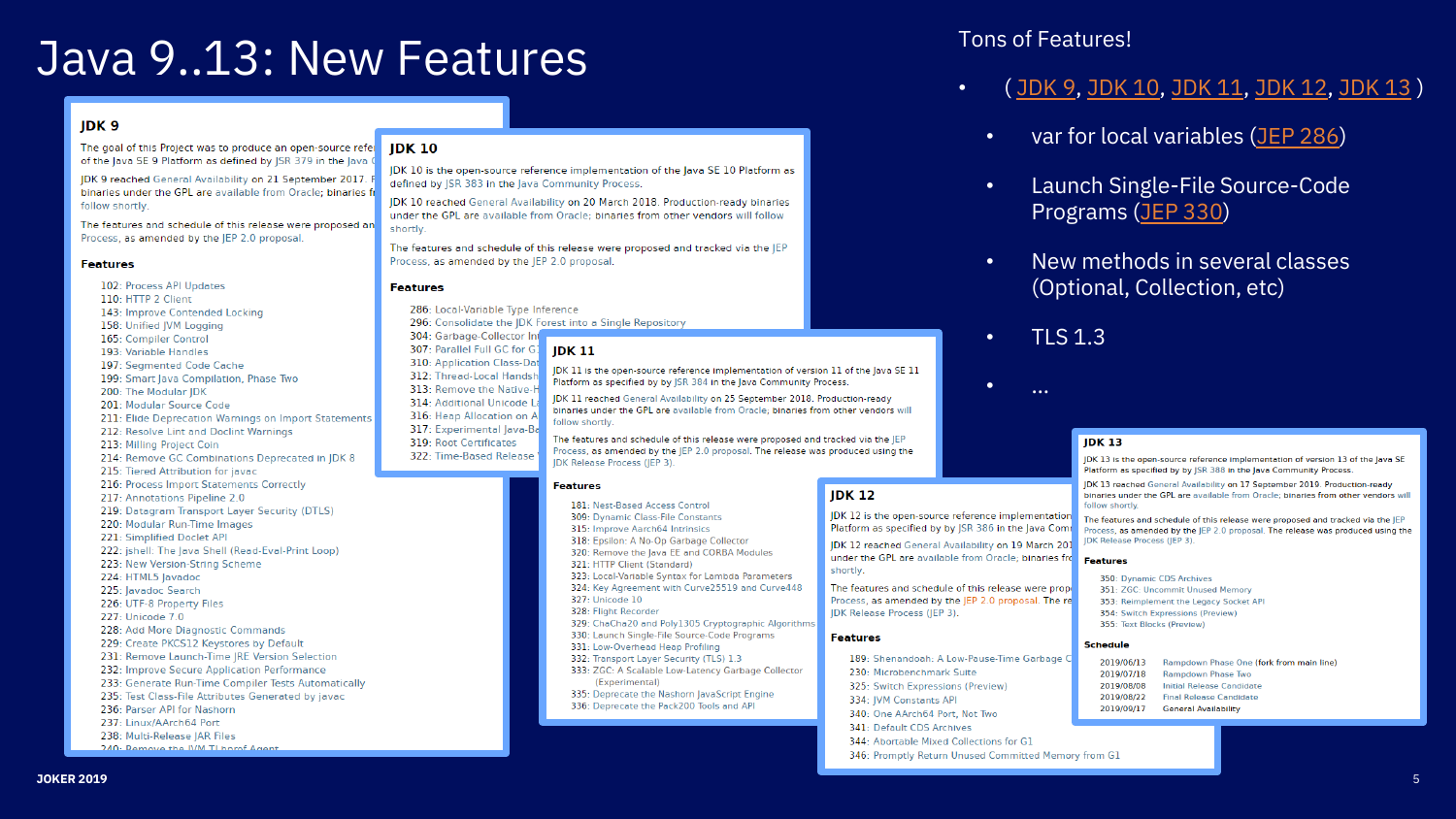# Java 9..13: Modularity

- Java Platform Module System (JPMS)
	- Breaks code into modules containing packages
	- Applications must declare dependency on modules for access
	- Disruptive for Java SE application migrations
- "Kill switch" on by default (currently)
	- --illegal-access=permit

-illegal-access=<value> permit or deny access to members of types in named modules by code in unnamed modules. <value> is one of "deny", "permit", "warn", or "debug" This option will be removed in a future release.

• **My Advice:** when first migrating to Java 11+, keep the "kill switch" on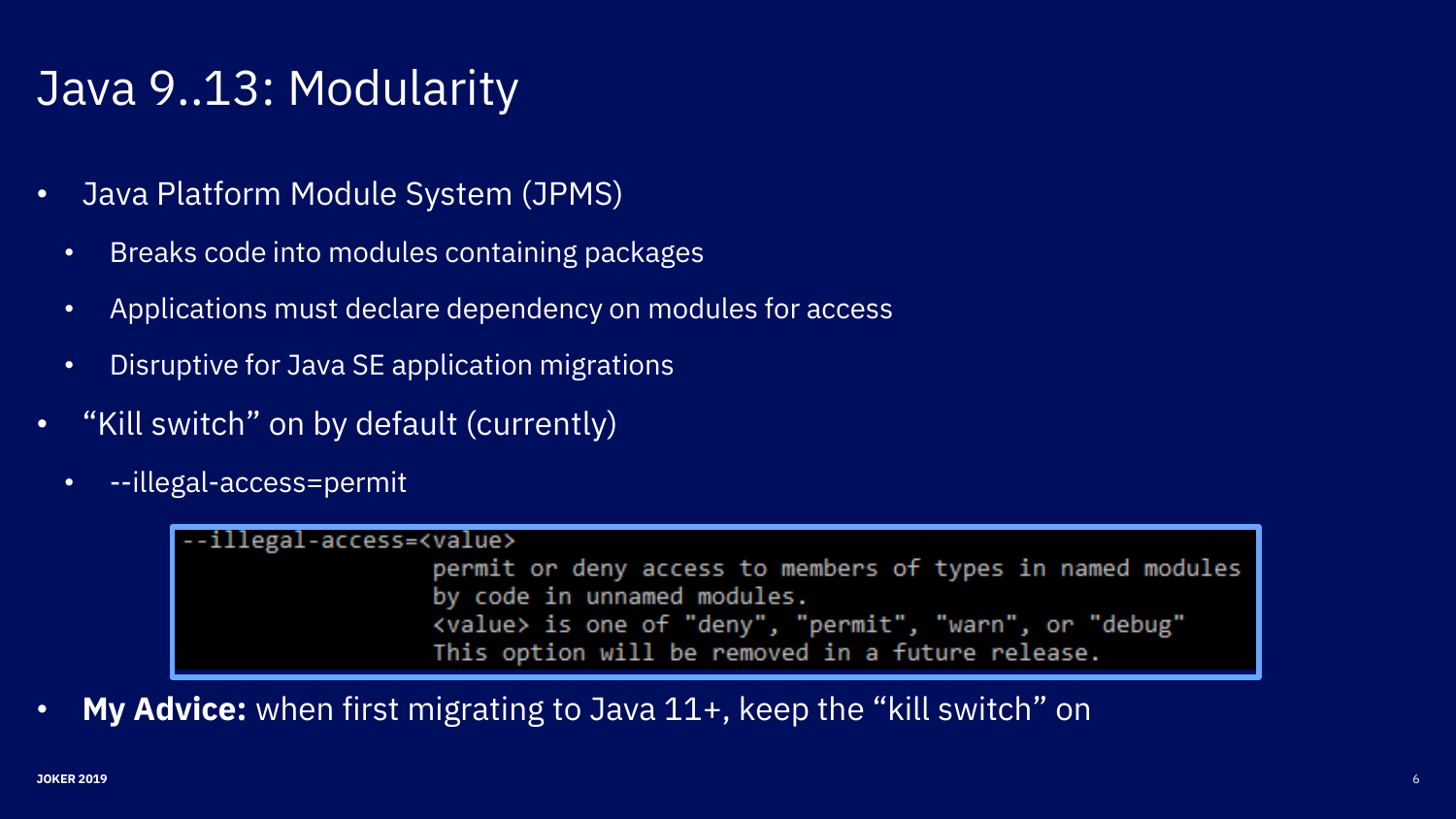# Java 9..13: General Migration Concerns

- Missing packages/classes/methods
	- Migration Strategy is based on APIs
		- Package missing dependencies in your application
		- Rely on application servers to provide missing APIs
		- Change application code to call replacement APIs
- Minor behavior changes that come with Java updates
- Application **dependencies** may need to be updated to Java 11+ compatible versions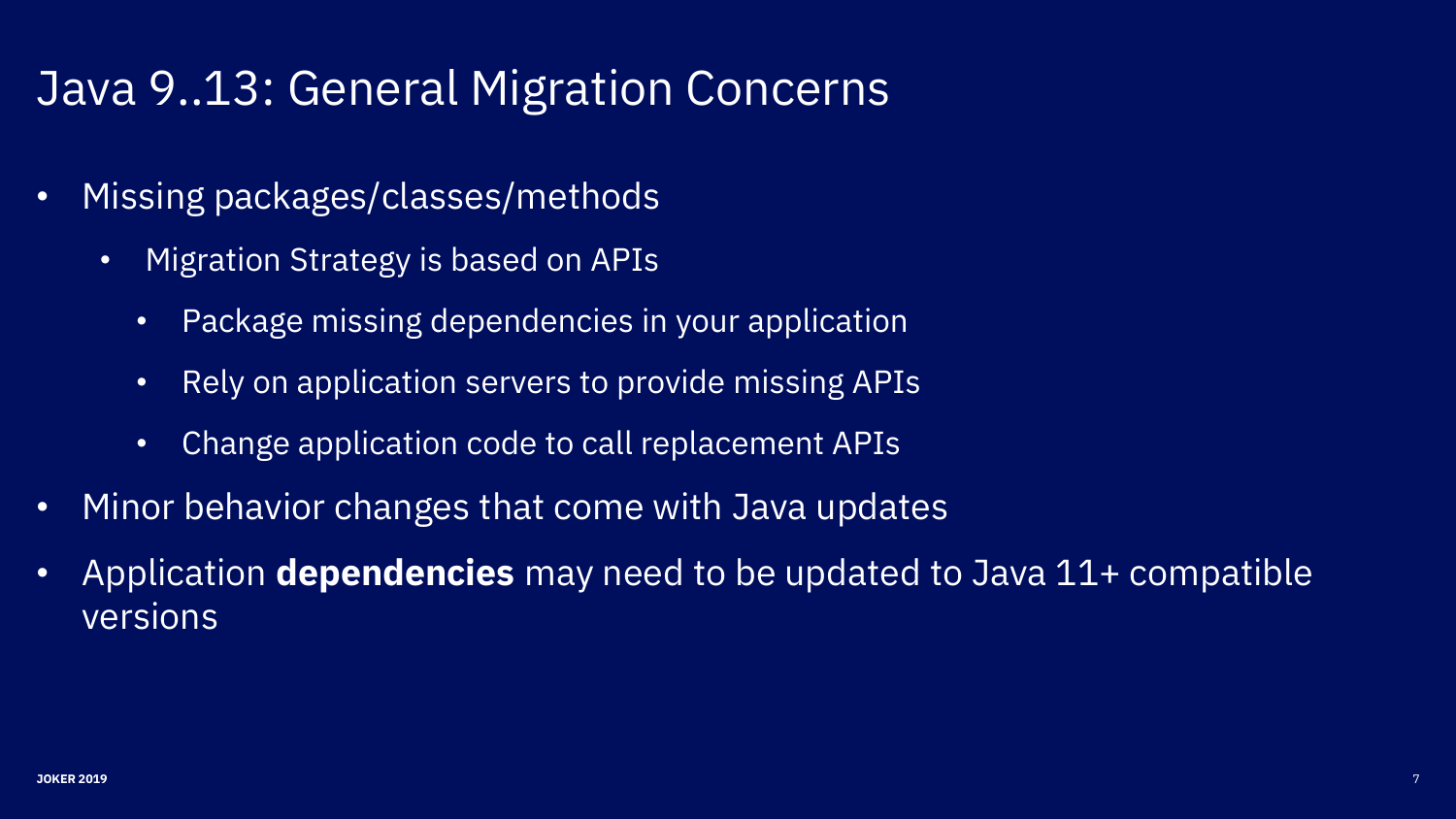# Java 8 -> Java 11

JOKER 2019 8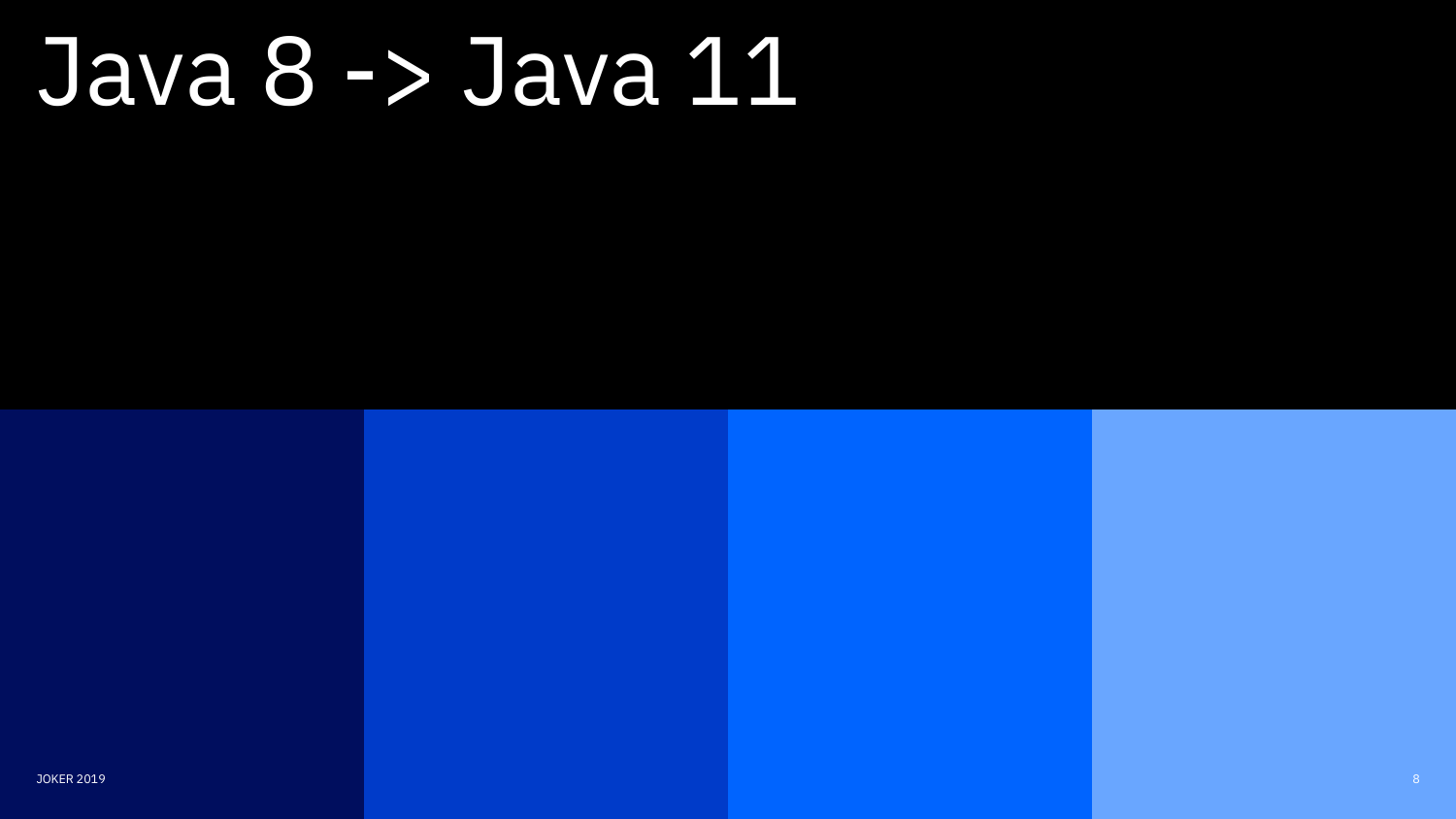# Java 8 -> Java 11: Removed Packages/Classes



# Removed Security classes:

- com.sun.security.auth.PolicyFile
- com.sun.security.auth.SolarisNumericGroupPrincipal
	- com.sun.security.auth.SolarisNumericUserPrincipal
- com.sun.security.auth.SolarisPrincipal
- com.sun.security.auth.X500Principal
- com.sun.security.auth.callback.DialogCallbackHandler
- com.sun.security.auth.module.SolarisLoginModule
- com.sun.security.auth.module.SolarisSystem
- javax.security.auth.Policy

**(Most classes Deprecated in Java 1.4!)**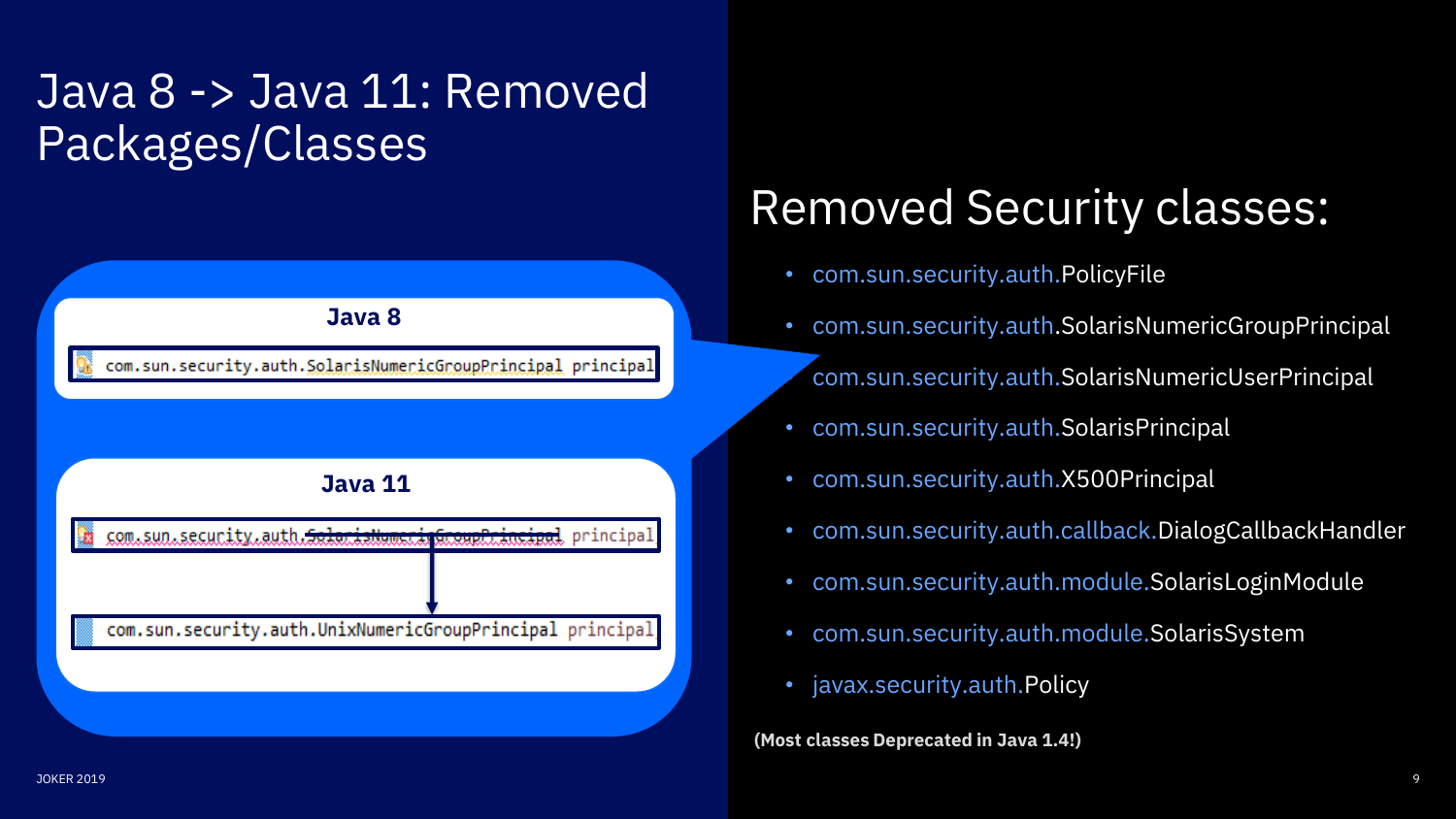# Java 8 -> Java 11: Removed Packages/Classes



## Removed AWT APIs:

- java.awt.peer.\*
- java.awt.dnd.peer.\*
- com.sun.awt.AWTUtilities

### Removed DOM APIs:

- com.sun.java.browser.plugin2.DOM
- sun.plugin.dom.DOMObject

## Removed Misc:

- com.sun.image.codec.jpeg.\* (Replace with Java Image I/O)
- com.sun.xml.internal.bind.\*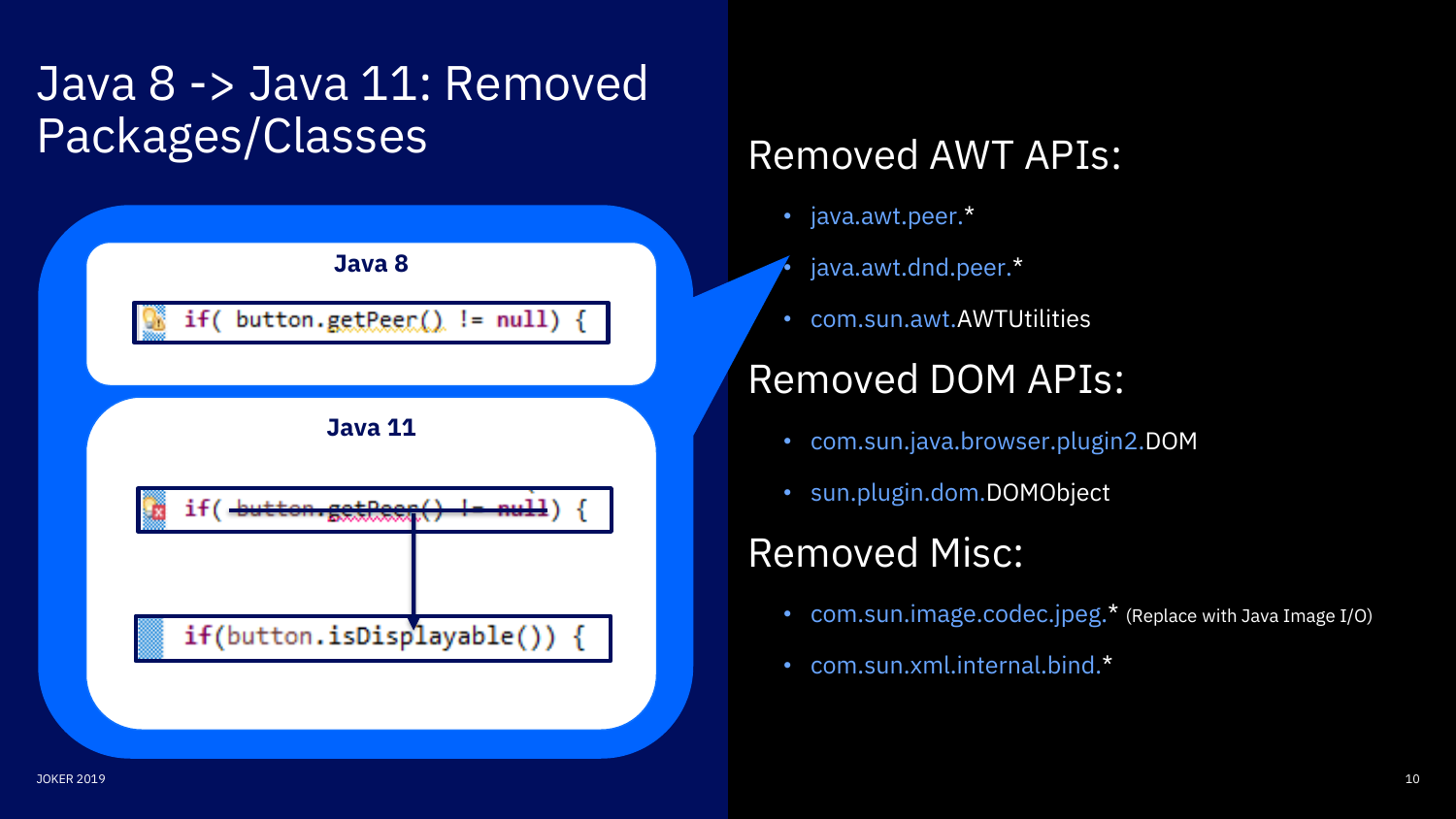# Java 8 -> Java 11: Removed Java EE Modules

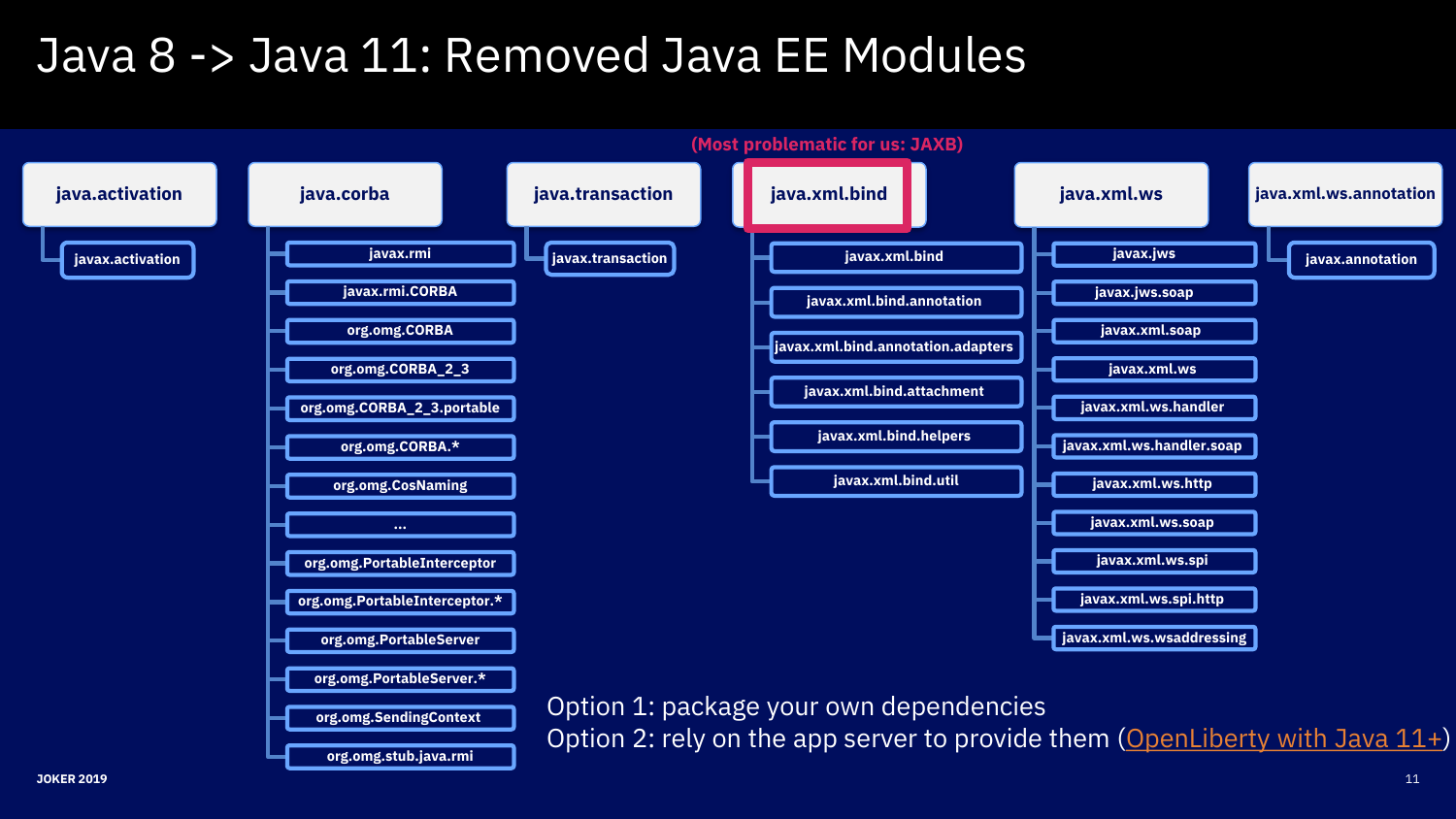# Java 8 -> Java 11: Removed **Methods**



## Removed java.lang.SecurityManager Methods:

- java.lang.SecurityManager.checkAwtEventQueueAccess()
- java.lang.SecurityManager.checkSystemClipboardAccess()
- java.lang.SecurityManager.checkMemberAccess(..)
- java.lang.SecurityManager.checkTopLevelWindow(..)
- java.lang.SecurityManager.classDepth(..)
- java.lang.SecurityManager.classLoaderDepth()
- java.lang.SecurityManager.currentClassLoader()
- java.lang.SecurityManager.currentLoadedClass()
- java.lang.SecurityManager.getInCheck()
- java.lang.SecurityManager.inClass(..)
- java.lang.SecurityManager.inClassLoader()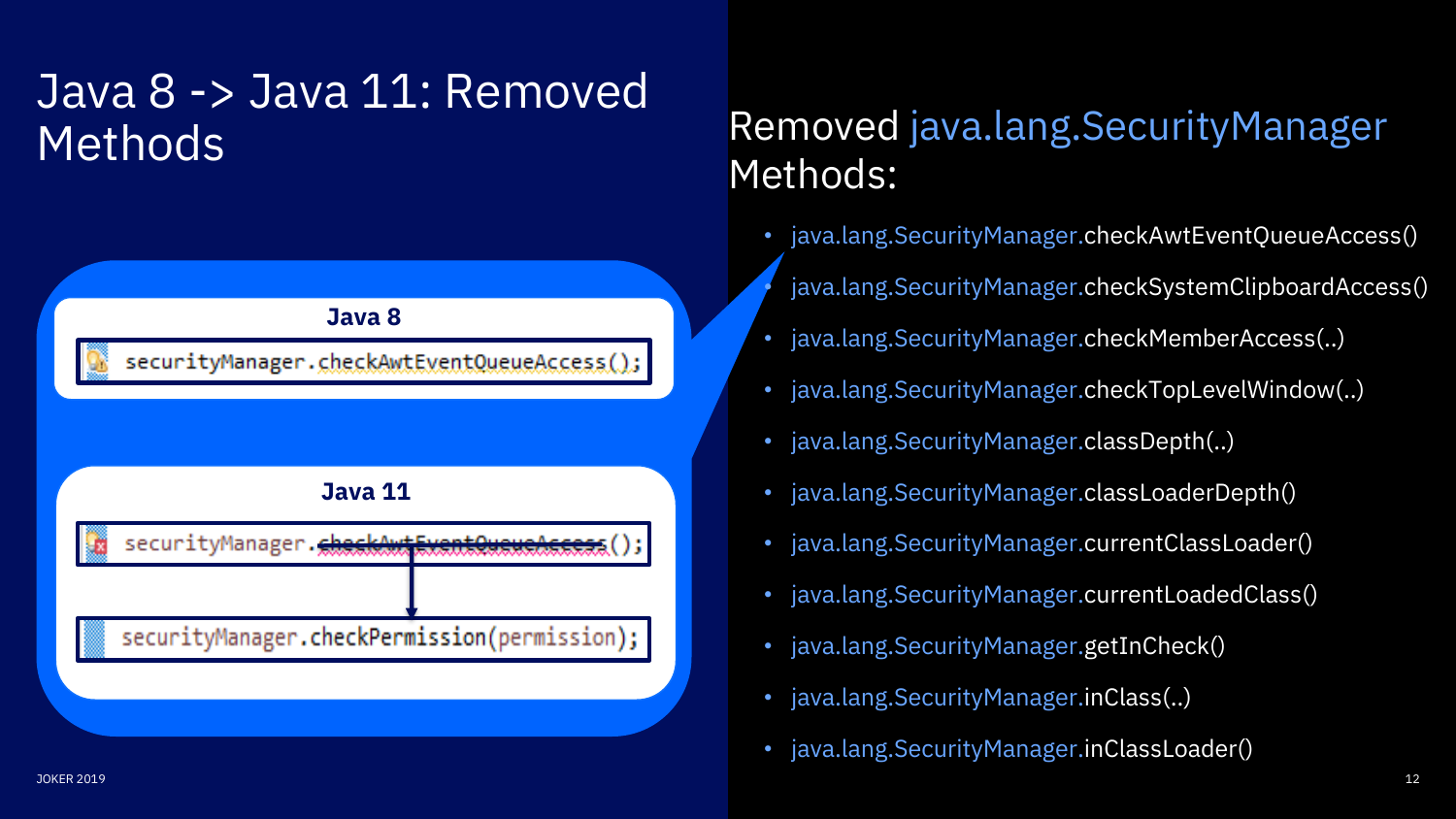# Java 8 -> Java 11: Removed Methods



 $\mathsf{Deh}$ avior."  $\blacksquare$ "Finalizers are inherently problematic and their use can lead to performance issues, deadlocks, hangs, and other problematic

## Removed java.lang.Thread Methods:

- java.lang.Thread.destroy()
- java.lang.Thread.stop(java.lang.Throwable)

## Removed java.lang.Runtime Methods:

- java.lang.Runtime.getLocalizedInputStream(..)
- java.lang.Runtime.getLocalizedOutputStream(..)
- java.lang.Runtime.runFinalizersOnExit(..)

## Removed java.lang.System Method:

• java.lang.System.runFinalizersOnExit(..)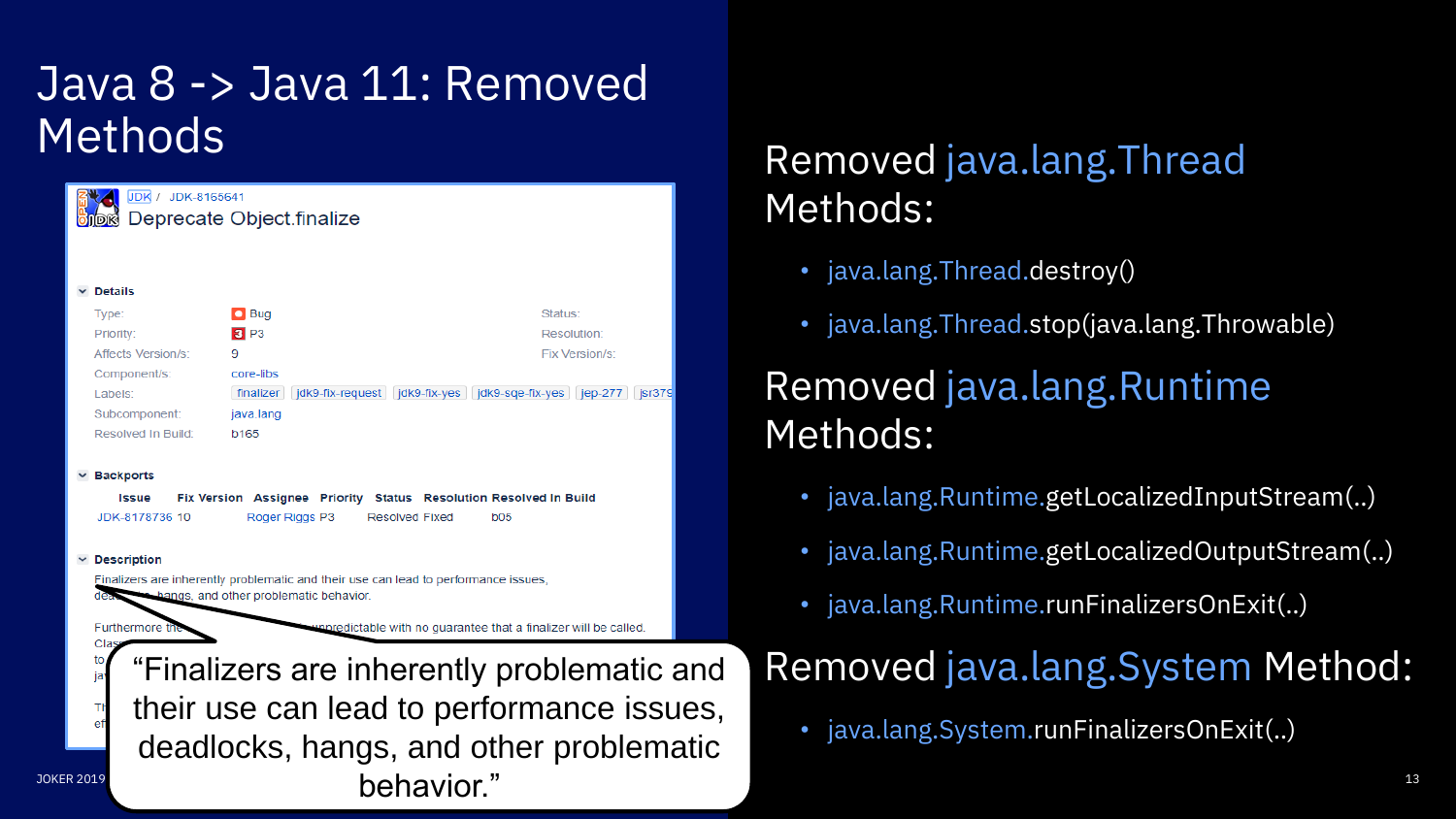# Java 8 -> Java 11: Removed Methods

### Removed java.util.logging.LogManager Methods:

- java.util.logging.LogManager.addPropertyChangeListener(..)
- java.util.logging.LogManager.removePropertyChangeListener(..)

### Removed java.util.jar.Pack200.Packer/Unpacker Methods:

- java.util.jar.Pack200.Packer.addPropertyChangeListener(..)
- java.util.jar.Pack200.Packer.removePropertyChangeListener(..)
- java.util.jar.Pack200.Unpacker.addPropertyChangeListener(..)
- java.util.jar.Pack200.Unpacker.removePropertyChangeListener(..)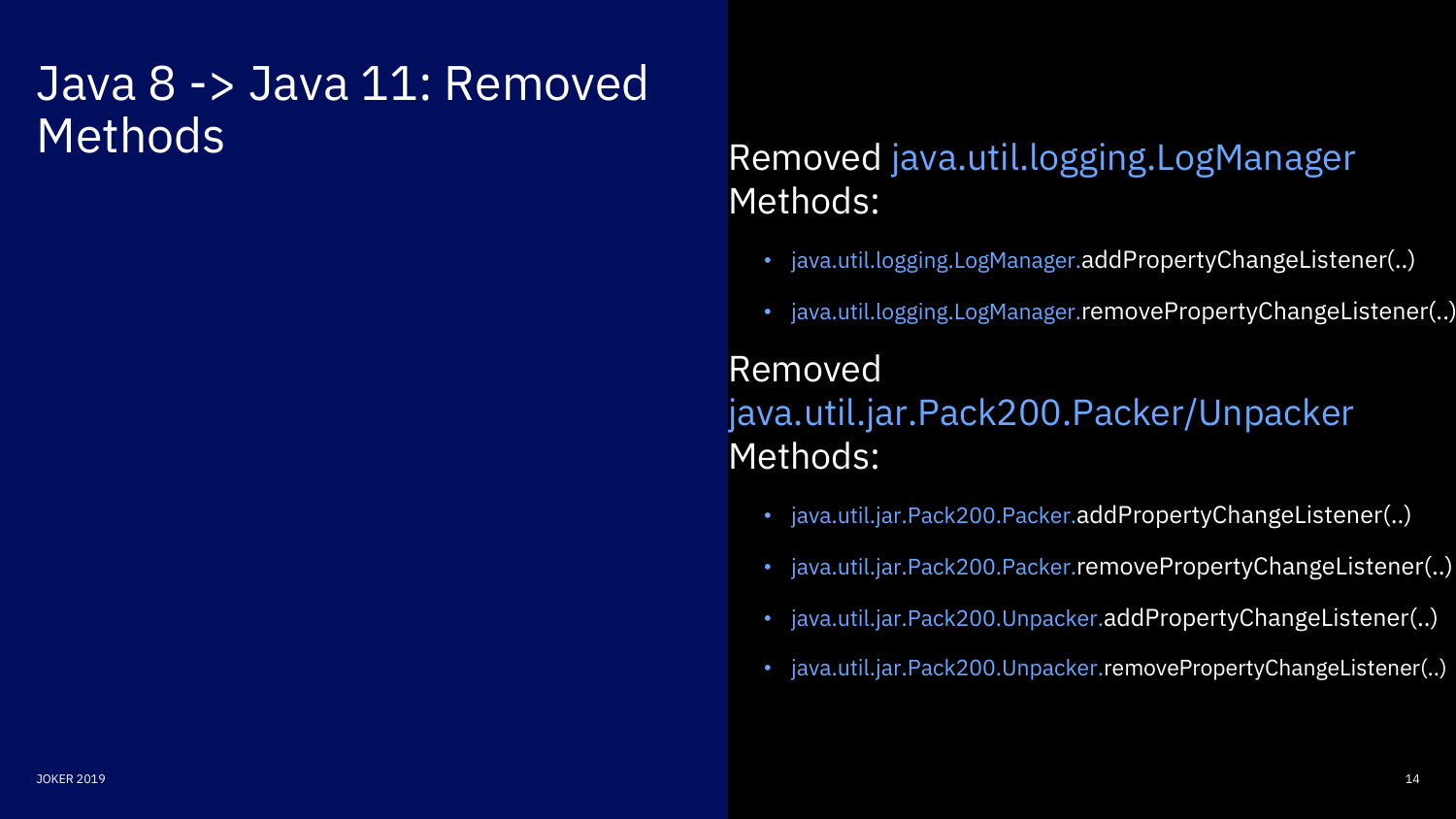# Java 8 -> Java 11: Other Changes

## Technology Removal:

- Java Web Start [\(openwebstart.com](https://openwebstart.com/))
- JavaFX ([openjfx.io\)](https://openjfx.io/)

## Other Removals:

- JDK-internal APIs (sun.misc.BASE64Encoder/Decoder)
- @jdk.Exported
- netdoc protocol handler

## Behavior changes:

- java.lang.Class.getAnnotation()
- java.nio.channels.DatagramChannel.send()

### And more…

• [Oracle JDK 11 Migration Guide](https://docs.oracle.com/en/java/javase/11/migrate/index.html)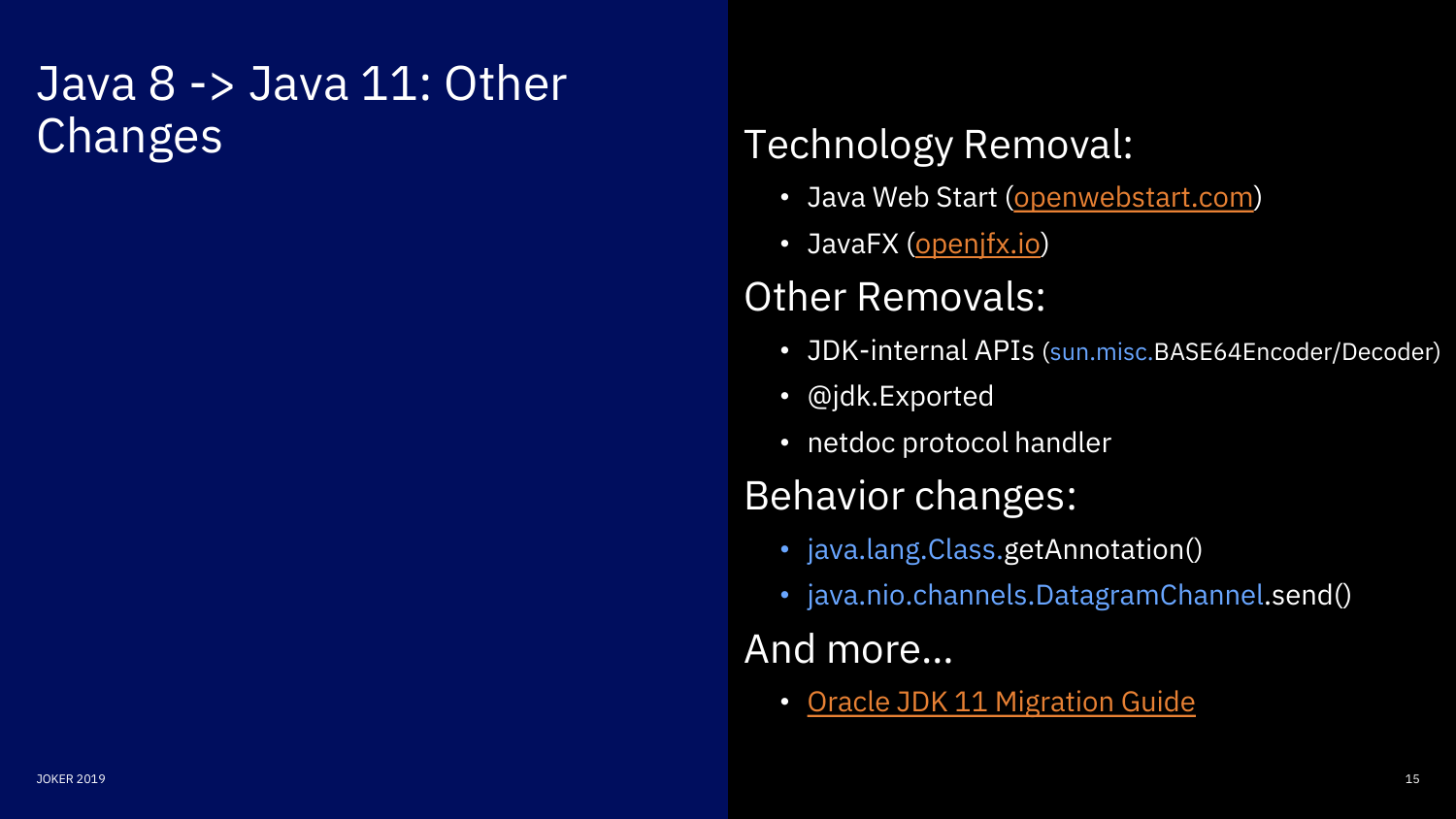# Java 11 -> Java 13

JOKER 2019 **18 November 2018 18:00 18:00 18:00 18:00 18:00 18:00 18:00 18:00 18:00 18:00 16:00 16:00 16:00 16:00 16:00 16:00 16:00 16:00 16:00 16:00 16:00 16:00 16:00 16:00 16:00 16:00 1**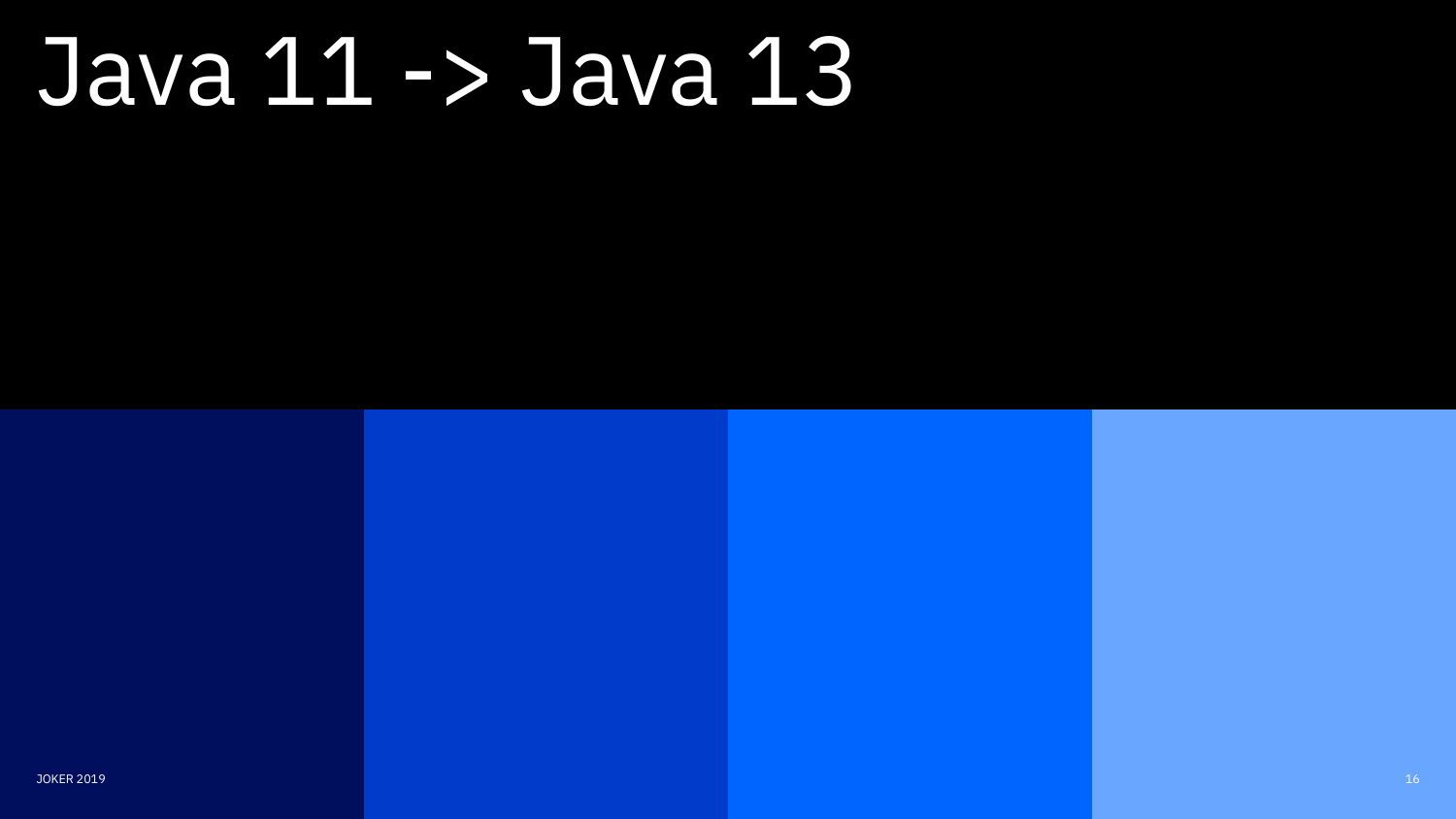# Java 11 -> Java 12

```
// Use try-with-resources to cleanup your resources
try(FileInputStream fis = new FileInputStream(file)) {
     // Use your resource....
 catch(IOException e) {
     e.printStackTrace();
 Resources will be cleaned up when try block finishes execution
```
- Removed Methods:
	- java.io.FileInputStream.finalize()
	- java.io.FileOutputStream.finalize()
	- java.util.zip.ZipFile.finalize()
	- java.util.zip.Inflater.finalize()
	- java.util.zip.Deflater.finalize()
- Removed Class:
	- com.sun.awt.SecurityWarning
- Behavior changes
	- user.timezone system property
	- java.util.Properties.loadFromXML(java.io.InputStream)

Migration Guide: [Oracle JDK 12 Migration Guide](https://docs.oracle.com/en/java/javase/12/migrate/index.html)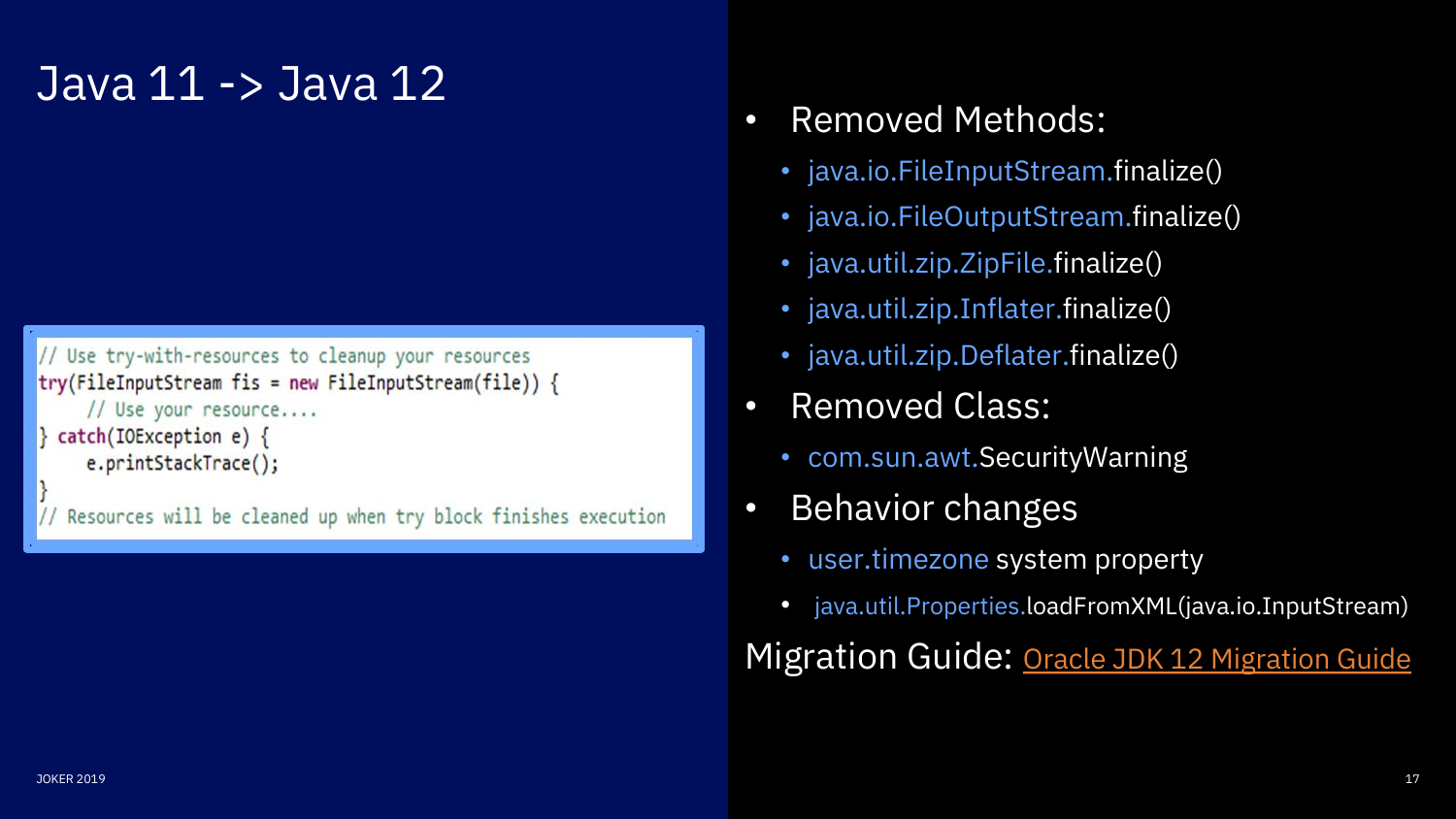## Java 12 -> Java 13: Changes

- Removed java.lang.Runtime Methods:
	- java.lang.Runtime.traceInstructions(boolean)
	- java.lang.Runtime.traceMethodCalls(boolean)
- Removed System Property:
	- awt.toolkit system property

Migration Guide: [Oracle JDK 13 Migration Guide](https://docs.oracle.com/en/java/javase/13/migrate/index.html)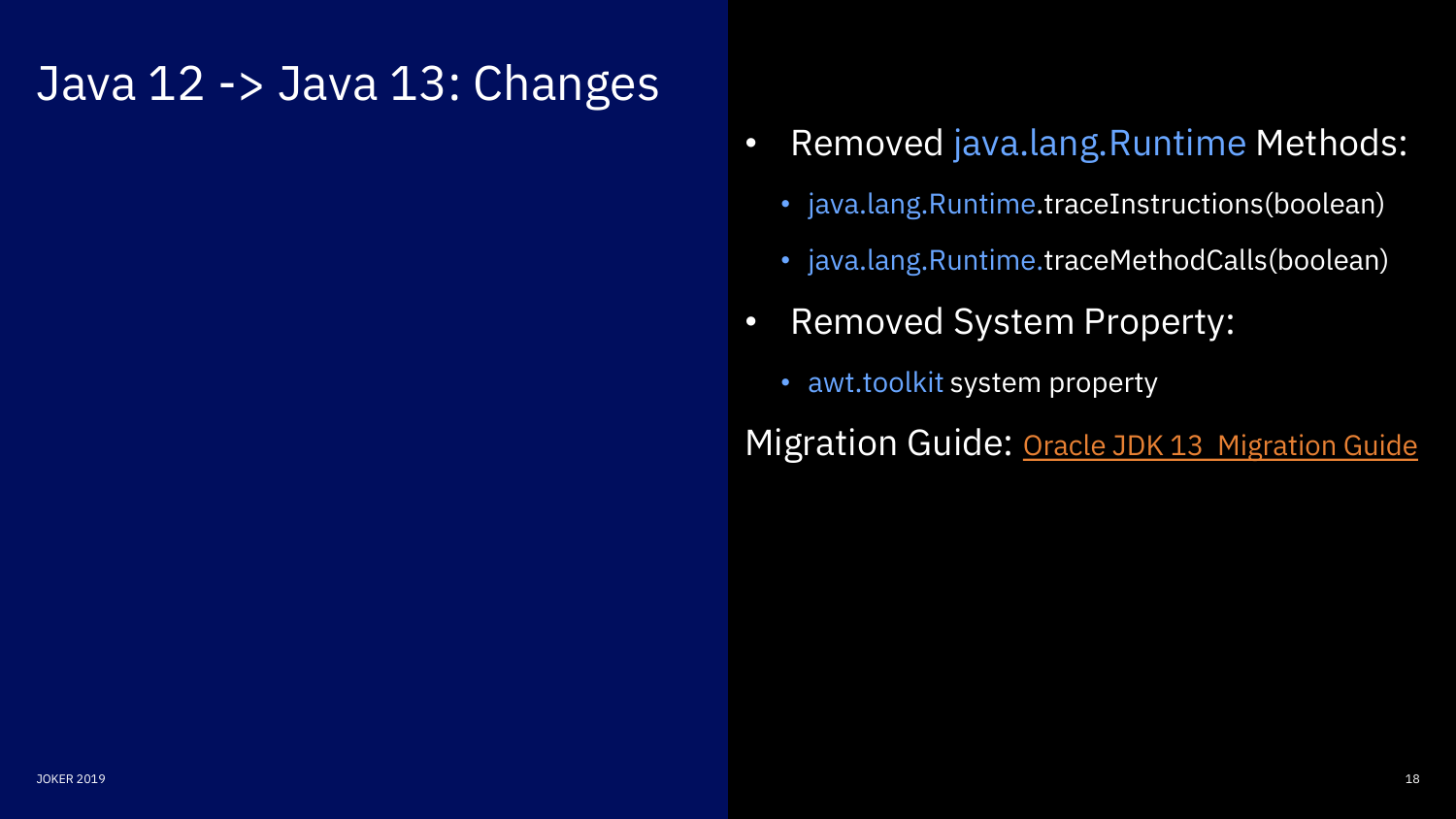# Java 8 -> Java 11+ Where do I start?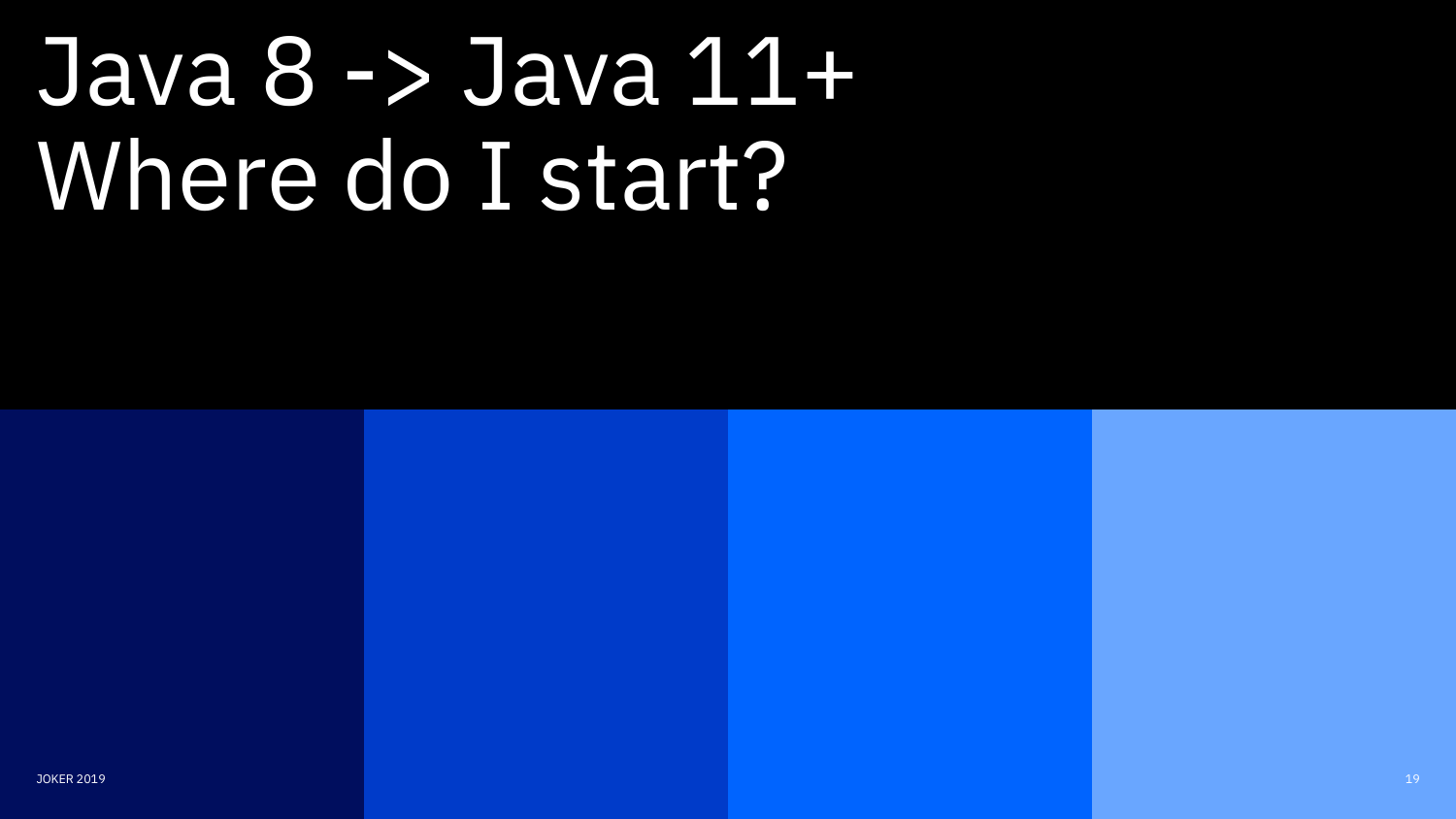# Application Binary Scanner Tool

- Download:<http://ibm.biz/WAMT4AppBinaries>
	- Quarterly release schedule
- Scans an application for potential migration issues for a variety of scenarios
	- **Java SE versions** 
		- **Oracle/IBM Java 5** → **Java 11+**
	- On-premise  $\rightarrow$  Cloud
	- WebSphere traditional  $\rightarrow$  Liberty
	- Others...
- Produces a migration report describing any issues found in the application, solutions and resource links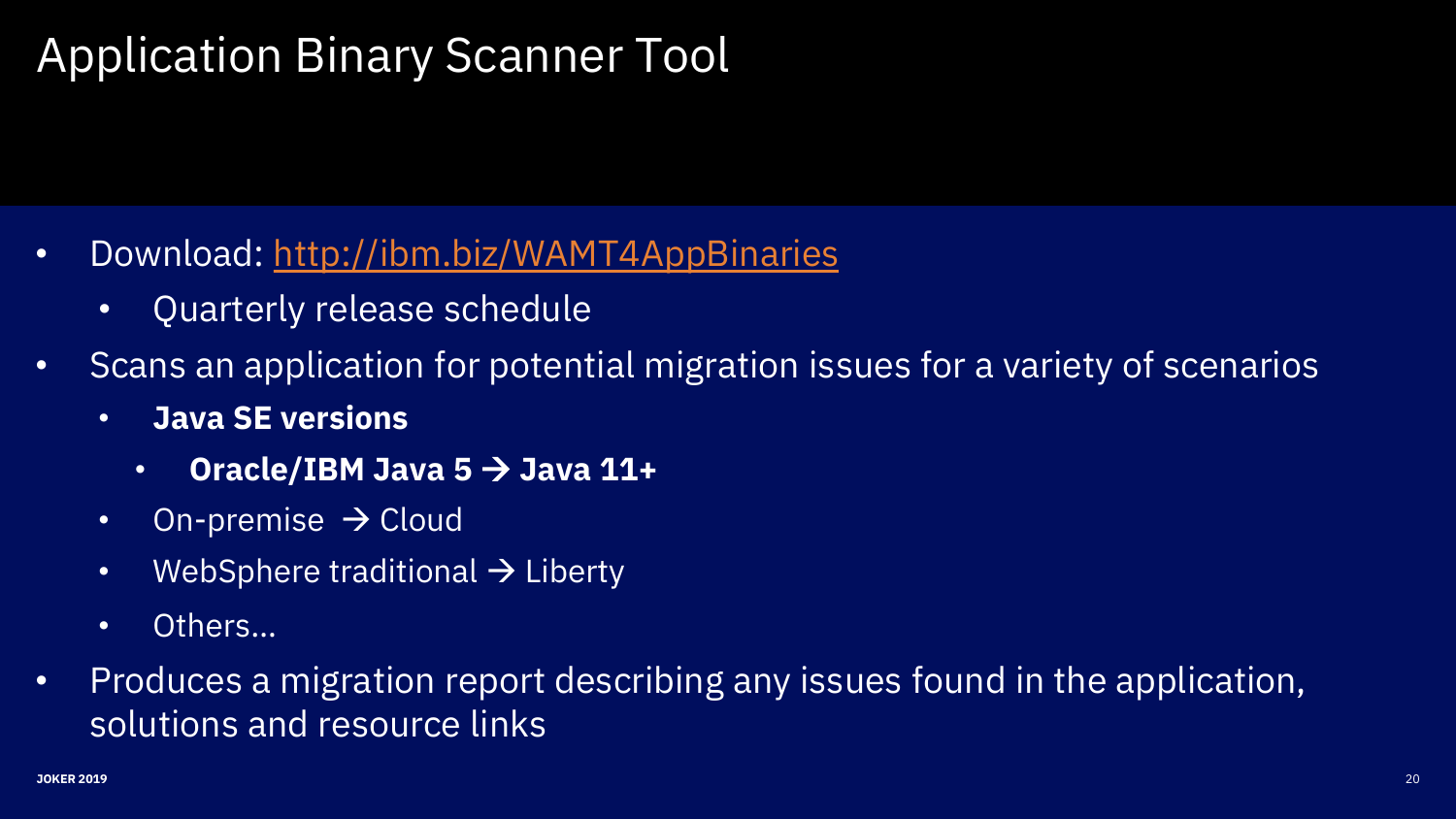# Application Binary Scanner Tool

- Command line tool (binaryAppScanner.jar)
	- Run the tool with Java 6 or later
- Specify the source and target environment using command line options
	- Java SE migration options
		- --analyzeJavaSE
		- --sourceJava=[ibm5|oracle5|ibm6|oracle6|ibm7|oracle7|**ibm8|oracle8**|java11|java12] --targetJava=[ibm7|oracle7|ibm8|oracle8|**java11|java12**]
	- Java SE help command: java -jar binaryAppScanner.jar --help --analyzeJavaSE
- Accepts .ear/.war files (and .jar files with --analyzeJavaSE option)
	- Uses ASM to scan .class files for problematic package, class and methods
	- No application server required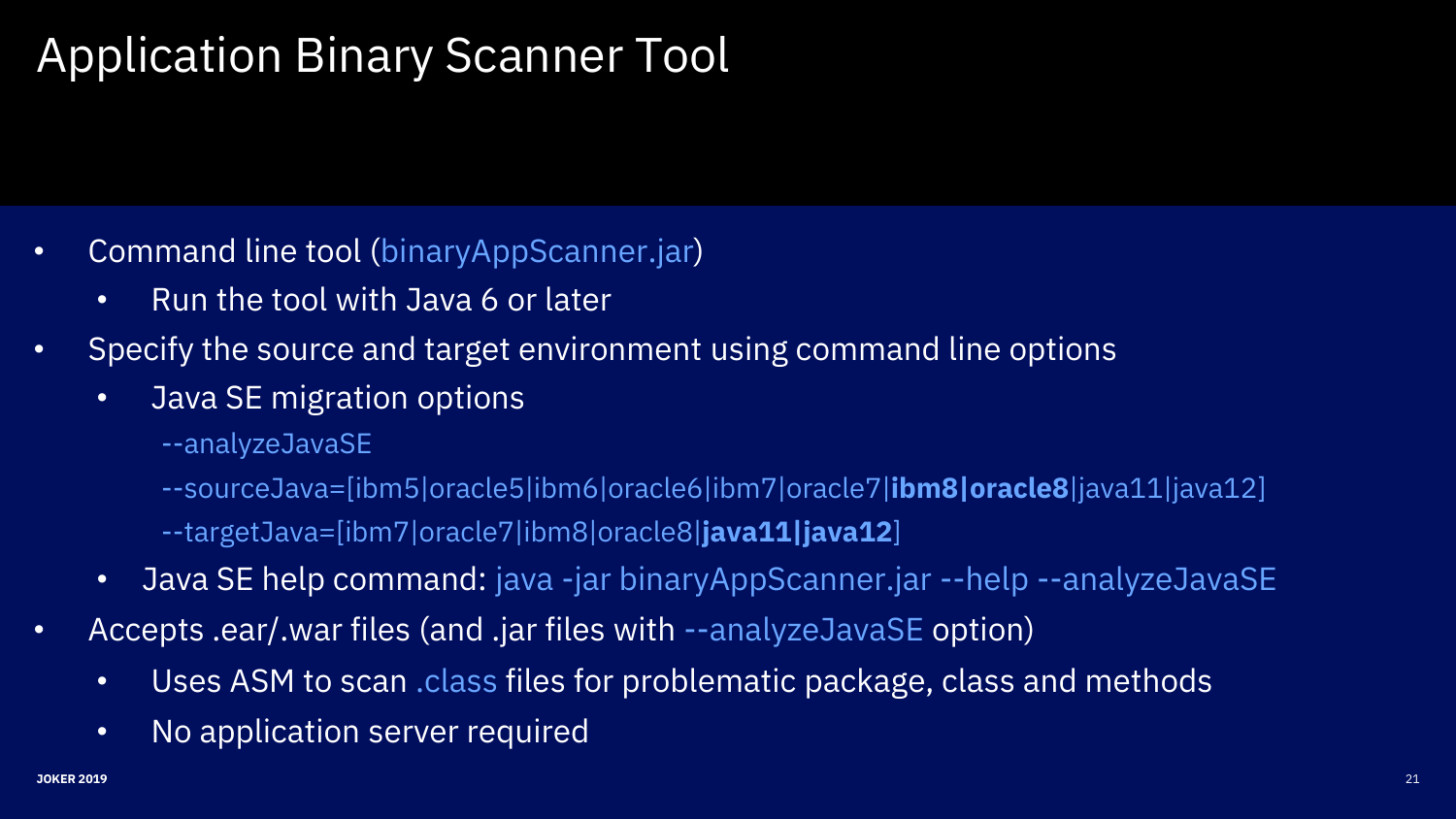# Application Binary Scanner Tool

- Excludes third-party packages by default
	- Packages excluded by default: com.ibm, com.informix, com.mchange, com.microsoft, com.sybase, com.sun, java, javax, net, oracle, org,sqlj, \_ibmjsp
	- Use the --includePackages or --excludePackages options to override the default scanned packages.
- Produces an HTML report by default. JSON report when --format=json is specified.
- Explore other command options using: java -jar binaryAppScanner.jar --help
- [Documentation](https://public.dhe.ibm.com/ibmdl/export/pub/software/websphere/wasdev/downloads/wamt/ApplicationBinaryTP/MigrationToolkit_Application_Binaries_en_US.pdf)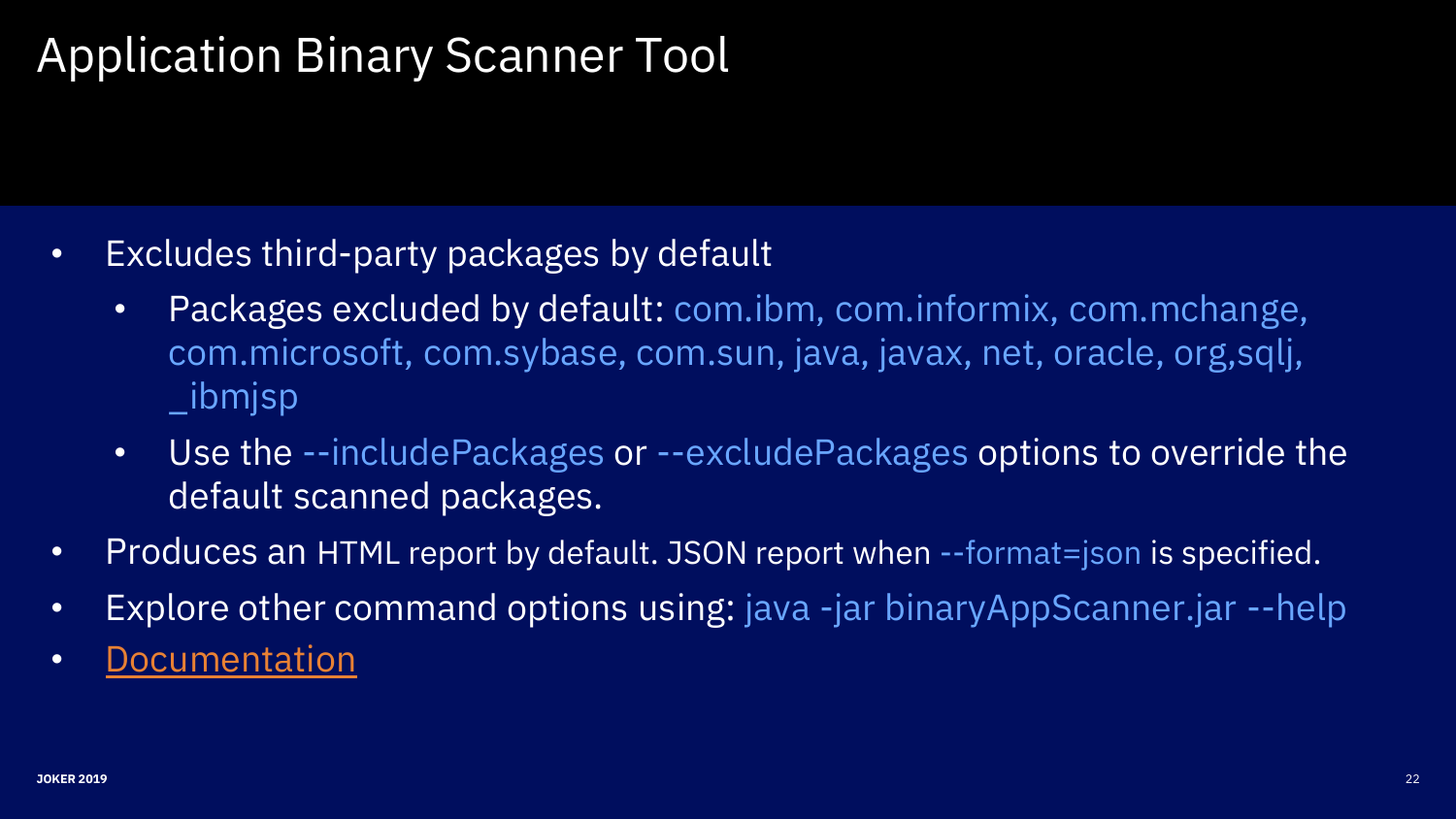# Application Binary Scanner Tool Supported Languages

• Chinese - Simplified

-Duser.language=zh -Duser.country=CN

• Chinese - Traditional

-Duser.language=zh -Duser.country=TW

• Czech

-Duser.language=cs

• English (default)

-Duser.language=en

• Czech

-Duser.language=cs

• French

-Duser.language=fr

• German

-Duser.language=de

• Hungarian

-Duser.language=hu

- Italian -Duser.language=it
- Japanese -Duser.language=ja
- Korean -Duser.language=ko
- Polish -Duser.language=pl
- Portuguese Brazillian -Duser.language=pt -Duser.country=BR
- Romanian

-Duser.language=ro

- **Russian -Duser.language=ru**
- Spanish

-Duser.language=es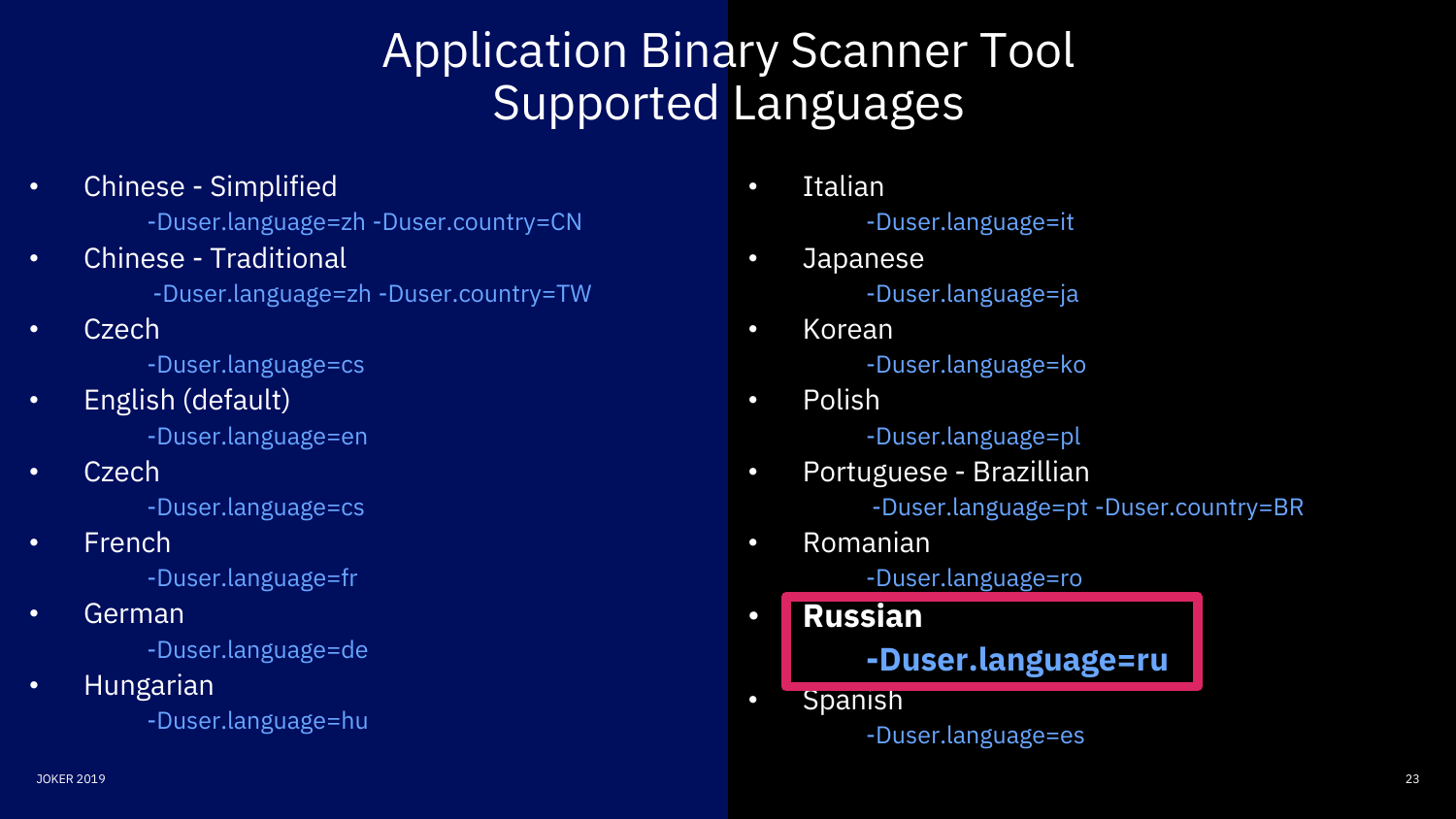# Demo: Application Binary Scanner Tool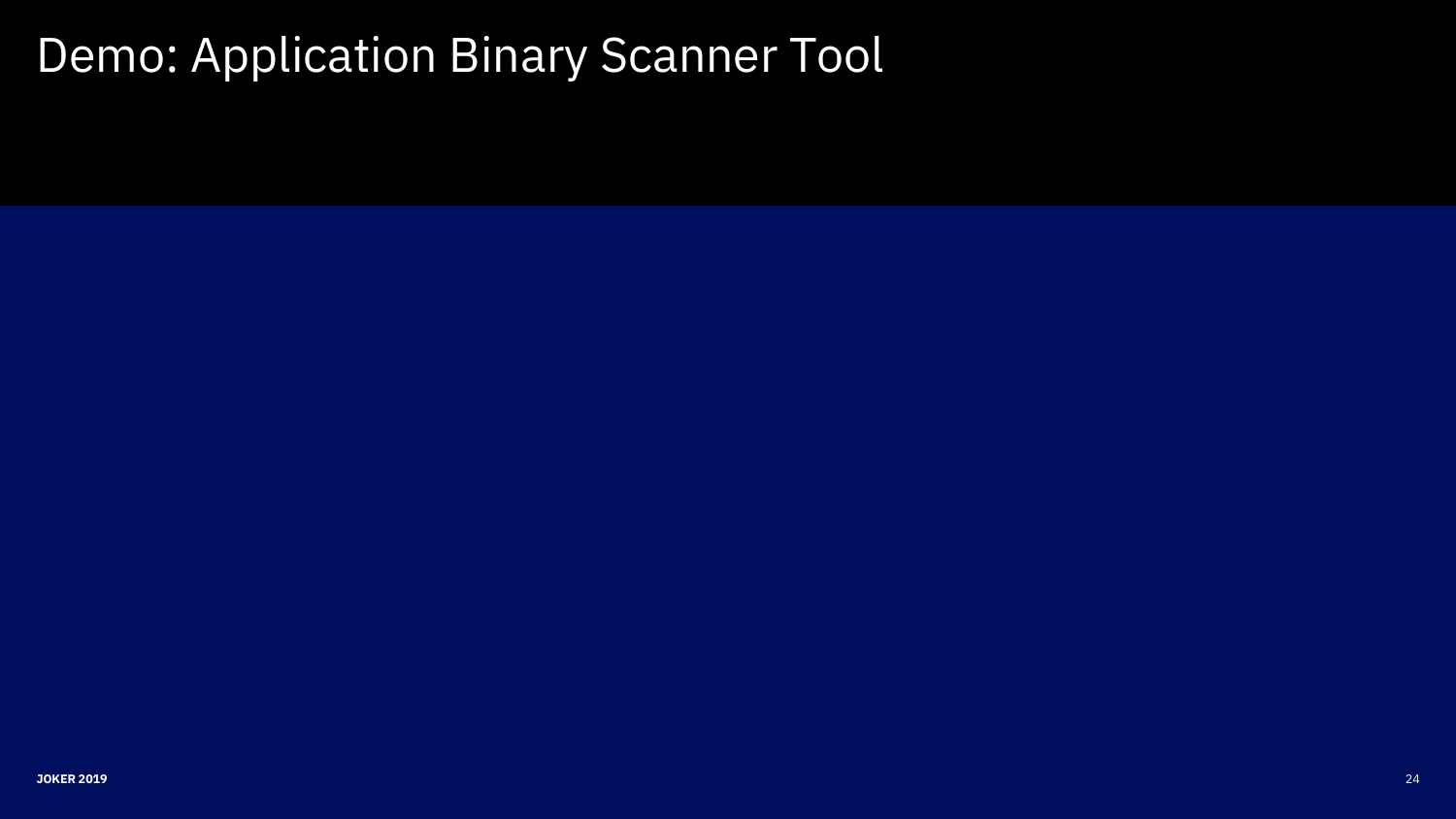# Demo: Application Binary Scanner Tool (Russian)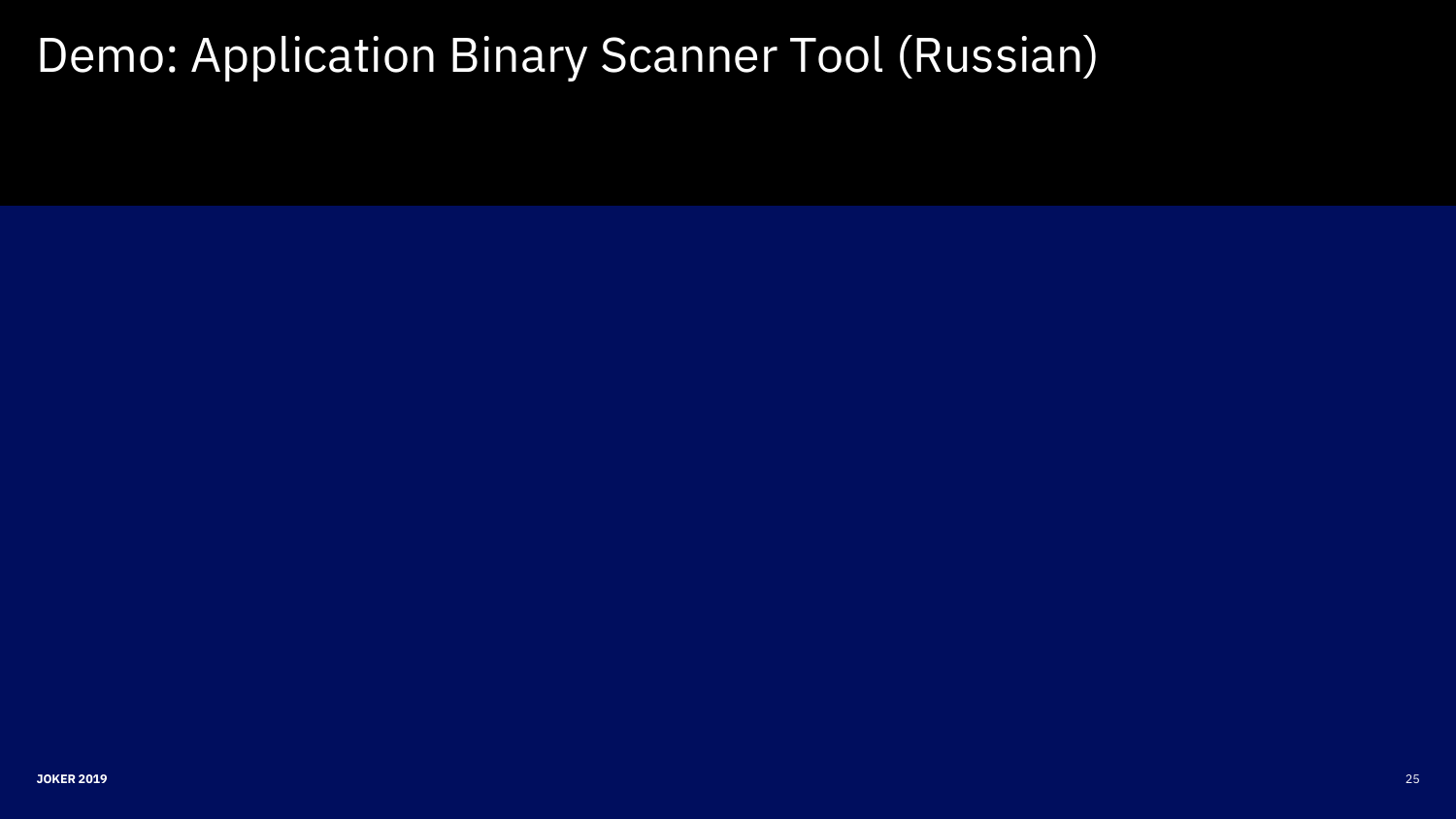# Application Source Scanner Tool (Eclipse Plugin)

- Download site:<http://ibm.biz/WAMT4Eclipse>
	- Eclipse Marketplace
	- Quarterly release schedule
	- [Documentation](https://public.dhe.ibm.com/ibmdl/export/pub/software/websphere/wasdev/downloads/wamt/amt/MigrationToolkit_en_US.pdf) (See Chapter 3-4 for installation details)
- Install in Eclipse Oxygen (4.7) and later
- Scans an application **source code** for potential migration issues
	- **Oracle/IBM Java 6** → **Java 11+**

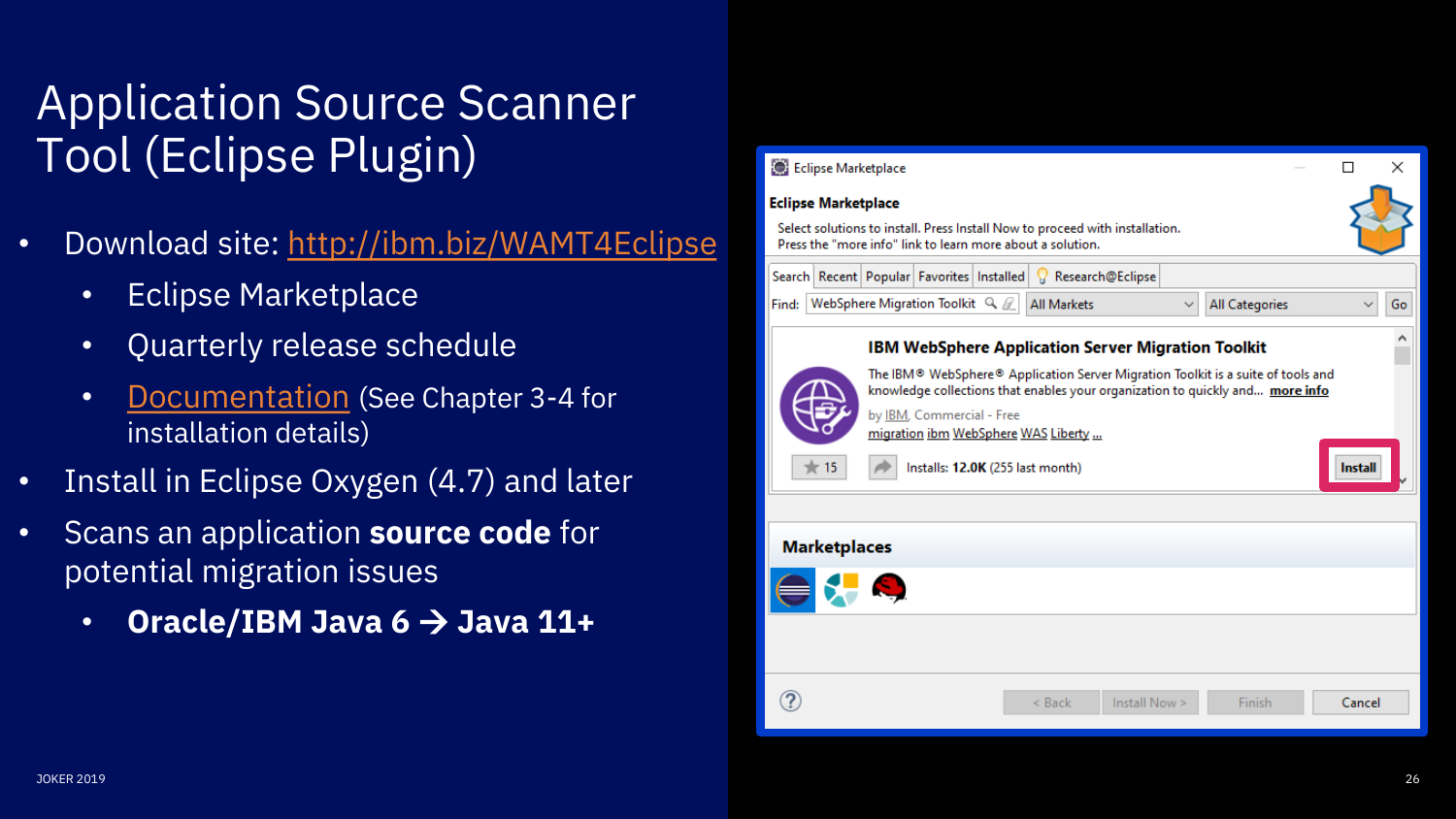# Application Source Scanner Tool (Eclipse Plugin)

- option is added under the Run menu
- Select projects to scan from a list of imported Eclipse projects.
- Specify the source and target environment from a drop -down list in Eclipse
- A migration issues list is generated after analysis
	- Click-and-go to affected code line
	- Preview help on migration issues within Eclipse

|                                                                                                         | Workspace - Eclipse IDE                                                                                                                                                                                                            |  |  |
|---------------------------------------------------------------------------------------------------------|------------------------------------------------------------------------------------------------------------------------------------------------------------------------------------------------------------------------------------|--|--|
|                                                                                                         | File Edit Navigate Search Project Run Window Help                                                                                                                                                                                  |  |  |
| <b>Application Source Scanner</b><br><b>Tool (Eclipse Plugin)</b>                                       | Resume<br><b>Suspend</b><br><b>设 Ent</b> ※ % Ty 哈 Ser<br>Terminate<br>日息‼ ▽<br><b>N</b> <sup>1</sup> Disconnect<br>Liberty Runtime<br><b>B.</b> Step Into<br><b>E</b> MyApplication<br><b>Step Into Selection</b><br>Step Over     |  |  |
| After installing Eclipse Plugin, a new Analysis<br>option is added under the Run menu                   | . <i>R</i> Step Return<br>$\Rightarrow$ Run to Line<br><b>E</b> Use Step Filters<br>Shift+F5<br>& Run<br>$Ctrl + F11$<br><b>秘</b> Debua<br>F11                                                                                     |  |  |
| Select projects to scan from a list of imported<br>$\bullet$<br>Eclipse projects.                       | <b>B</b> Coverage<br>Ctrl+Shift+F11<br><b>Run History</b><br><b>O</b> Run As<br>Run Configurations<br><b>Debug History</b><br>$\rightarrow$                                                                                        |  |  |
| Specify the source and target environment from<br>a drop-down list in Eclipse                           | t Debug As<br>Debug Configurations<br><b>Coverage History</b><br>$\rightarrow$<br><b>Q</b> Coverage As                                                                                                                             |  |  |
| A migration issues list is generated after analysis<br>۰                                                | Coverage Configurations<br>Add V8/Chrome JavaScript Exception Breakpoint<br><b>Breakpoint Types</b>                                                                                                                                |  |  |
| Click-and-go to affected code line<br>$\bullet$<br>Preview help on migration issues within<br>$\bullet$ | <b>Toggle Breakpoint</b><br>$Ctrl + Shift + B$<br><b>Toggle Line Breakpoint</b><br><b>Toggle Watchpoint</b><br><b>Toggle Method Breakpoint</b><br><b>Skip All Breakpoints</b><br>$Ctrl + Alt + B$<br><b>Remove All Breakpoints</b> |  |  |
| Eclipse                                                                                                 | Launch the Generic Service Client<br>Launch the Web Services Explorer<br><b>Generate Annlication Technology Evaluation Report</b><br>Analysis<br><b>25 Analyze Last Launched</b>                                                   |  |  |
|                                                                                                         | <b>&amp;</b> External Tools                                                                                                                                                                                                        |  |  |
| <b>JOKER 2019</b>                                                                                       |                                                                                                                                                                                                                                    |  |  |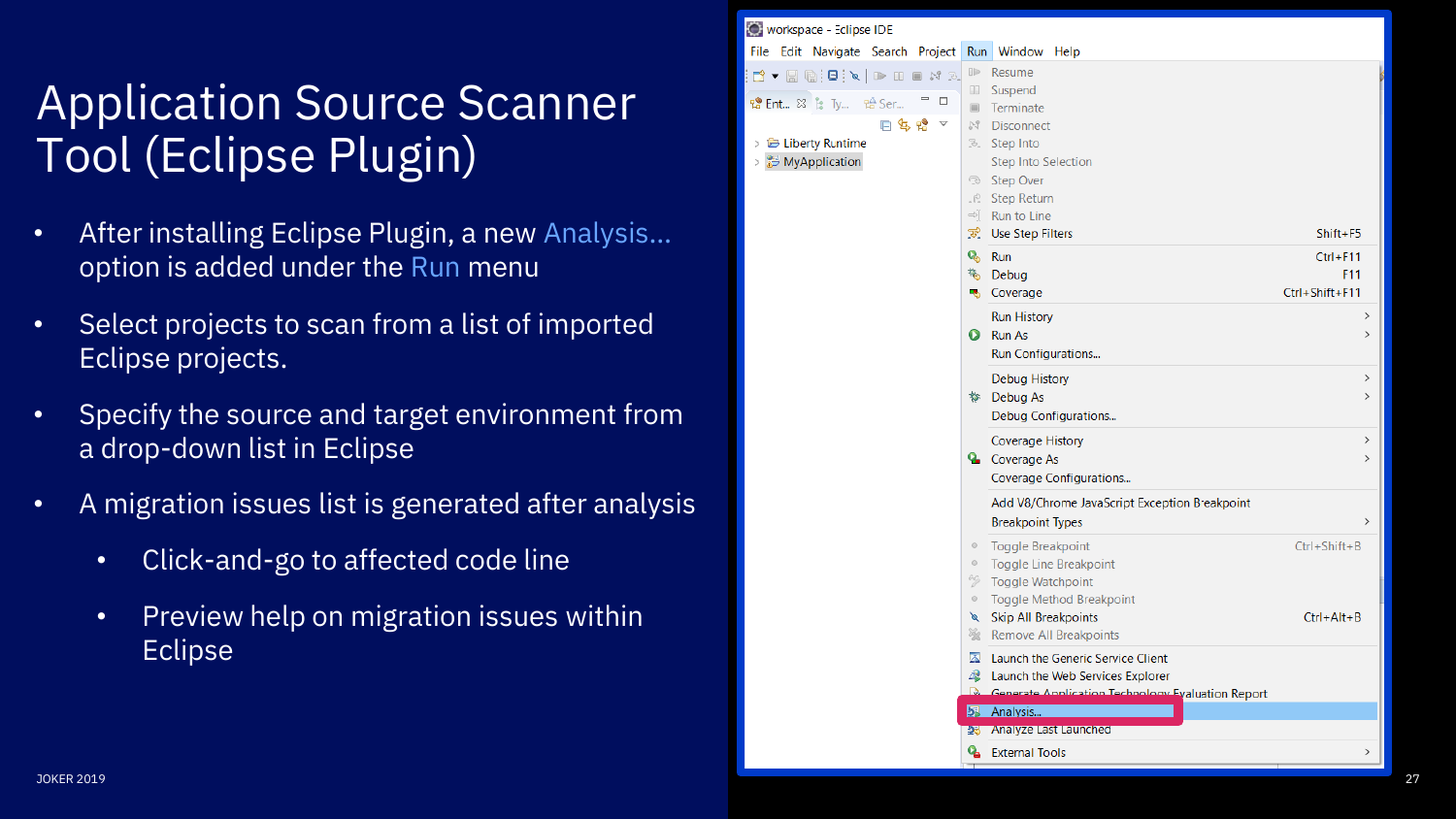# Demo: Application Source Scanner Tool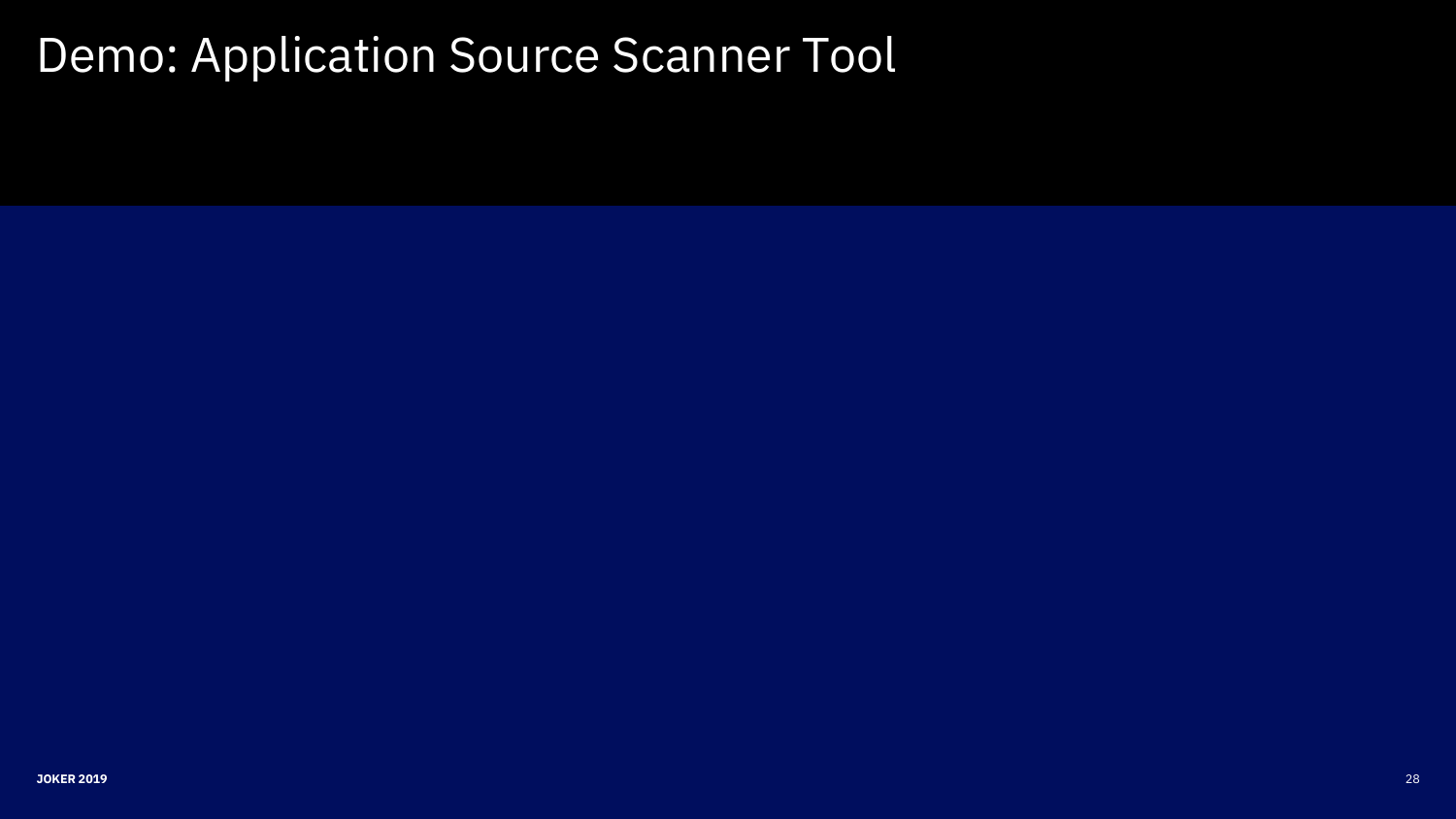# Java class dependency analyzer (Jdeps)

- Command utility shipped with JDK
- Various Options
	- Migration Relevant Option: -jdkinternals
	- Accepts .jars, .class files, directories
- Binary scanner and source scanner tools will recommend jdeps if applicable
- Limitations
	- Flags only a subset of removed APIs
	- No method removal flagging
	- Java version dependent (i.e. running Jdeps shipped with Java 8 is different than Java 11)
- [Documentation](https://docs.oracle.com/en/java/javase/11/tools/jdeps.html#GUID-A543FEBE-908A-49BF-996C-39499367ADB4)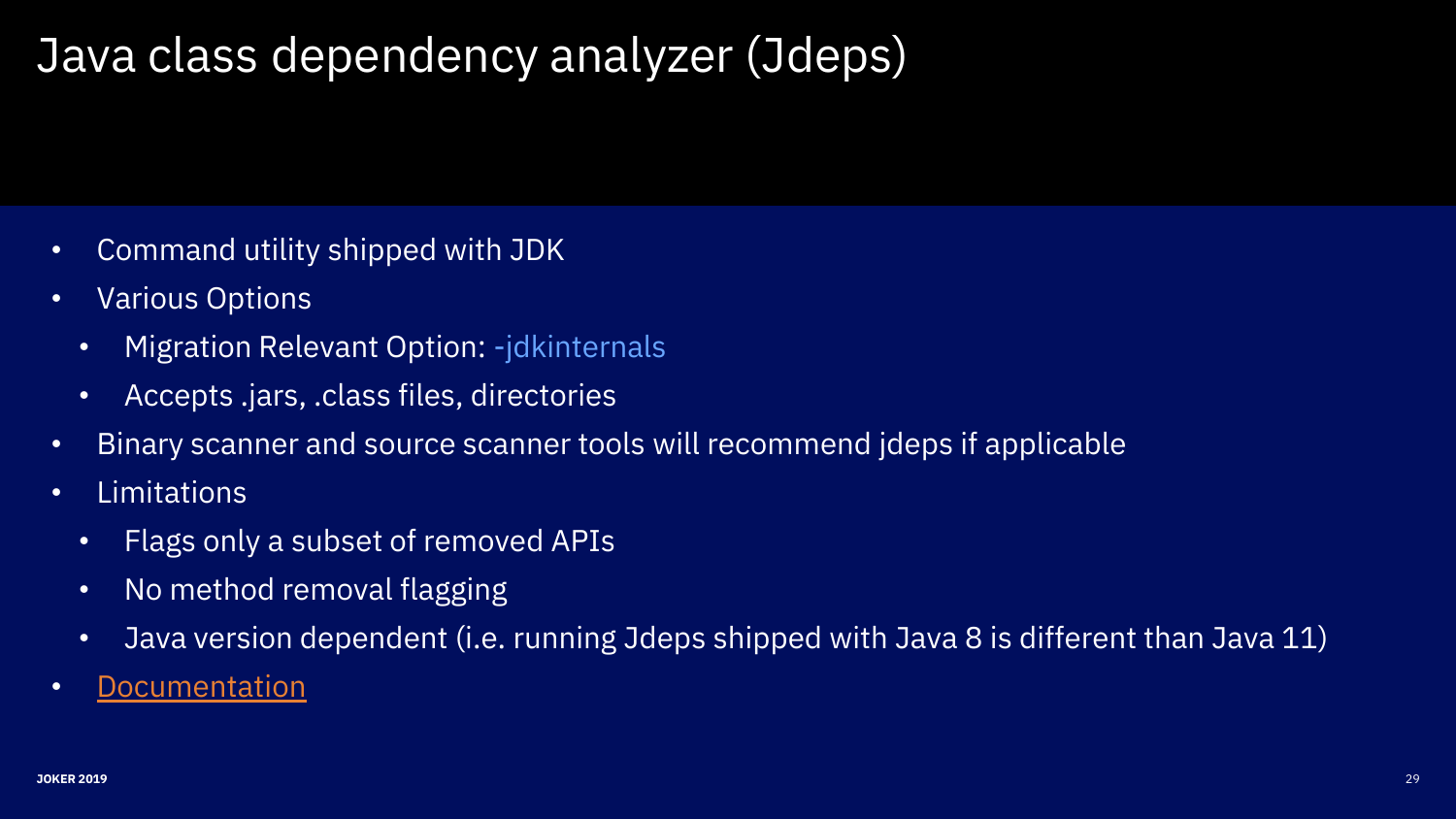# What should I do after I leave this session?

- 1. Download the Application Binary scanner: <http://ibm.biz/WAMT4AppBinaries>
- 2. Follow the prompts to install the jar.
- 3. Run the binary scanner against your application binaries. Here is my command:
- **java -jar binaryAppScanner.jar C:\Apps\MyApplication.war --analyzeJavaSE --sourceJava=ibm8 --targetJava=java11**
	- Command help:
		- **java -jar binaryAppScanner.jar --help --analyzeJavaSE**
		- **java -jar binaryAppScanner.jar --help**
- 4. Review the report and read the help for each flagged issue to resolve them.
- 5. After resolving all issues identified, run your application with Java 11+.
- 6. (optional) Let me know if the tools helped….or didn't! ([@DaliaShea\)](https://twitter.com/DaliaShea)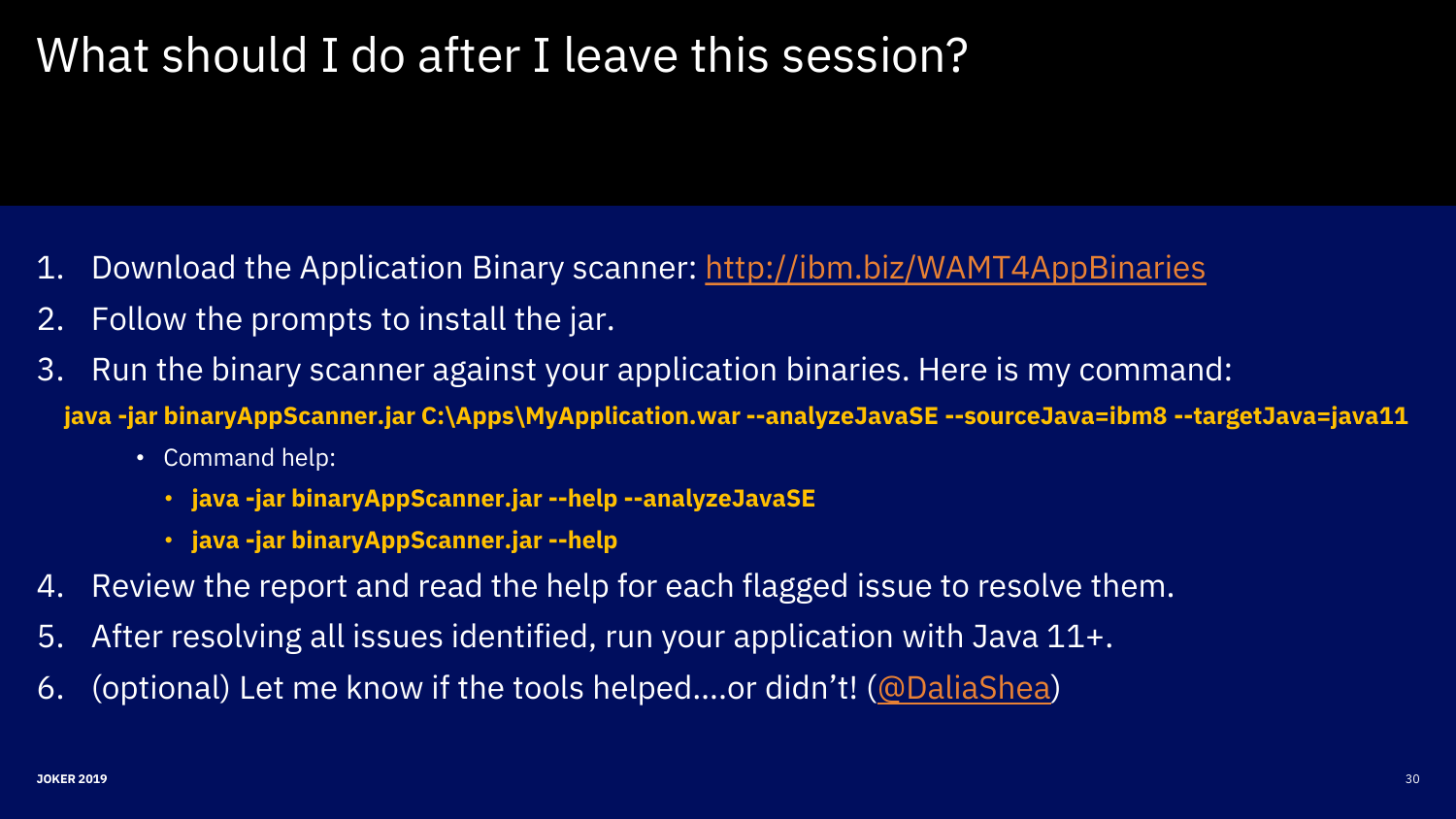# Looking for a free Java 11 build? Checkout AdoptOpenJDK!

**HI** AdoptOpenJDK

#### Prebuilt OpenJDK Binaries for Free!

Java™ is the world's leading programming language and platform. AdoptOpenJDK uses infrastructure, build and test scripts to produce prebuilt binaries from OpenJDK™ class libraries and a choice of either the OpenJDK HotSpot or Eclipse OpenJ9 VM. All AdoptOpenJDK binaries and scripts are open source licensed and available for free.

#### Download for Windows x64

| 1. Choose a Version         | 2. Choose a JVM | <b>Help Me Choose</b> |
|-----------------------------|-----------------|-----------------------|
| $\circ$ OpenJDK 8 (LTS)     | $\circ$ HotSpot |                       |
| © OpenJDK 11 (LTS)          | <b>◎ OpenJ9</b> |                       |
| $\circ$ OpenJDK 13 (Latest) |                 |                       |

Latest release  $\Theta$ jdk-11.0.4+11.4 openj9-0.15.1

Other platforms  $\Theta$ 

Release Archive & Nightly Builds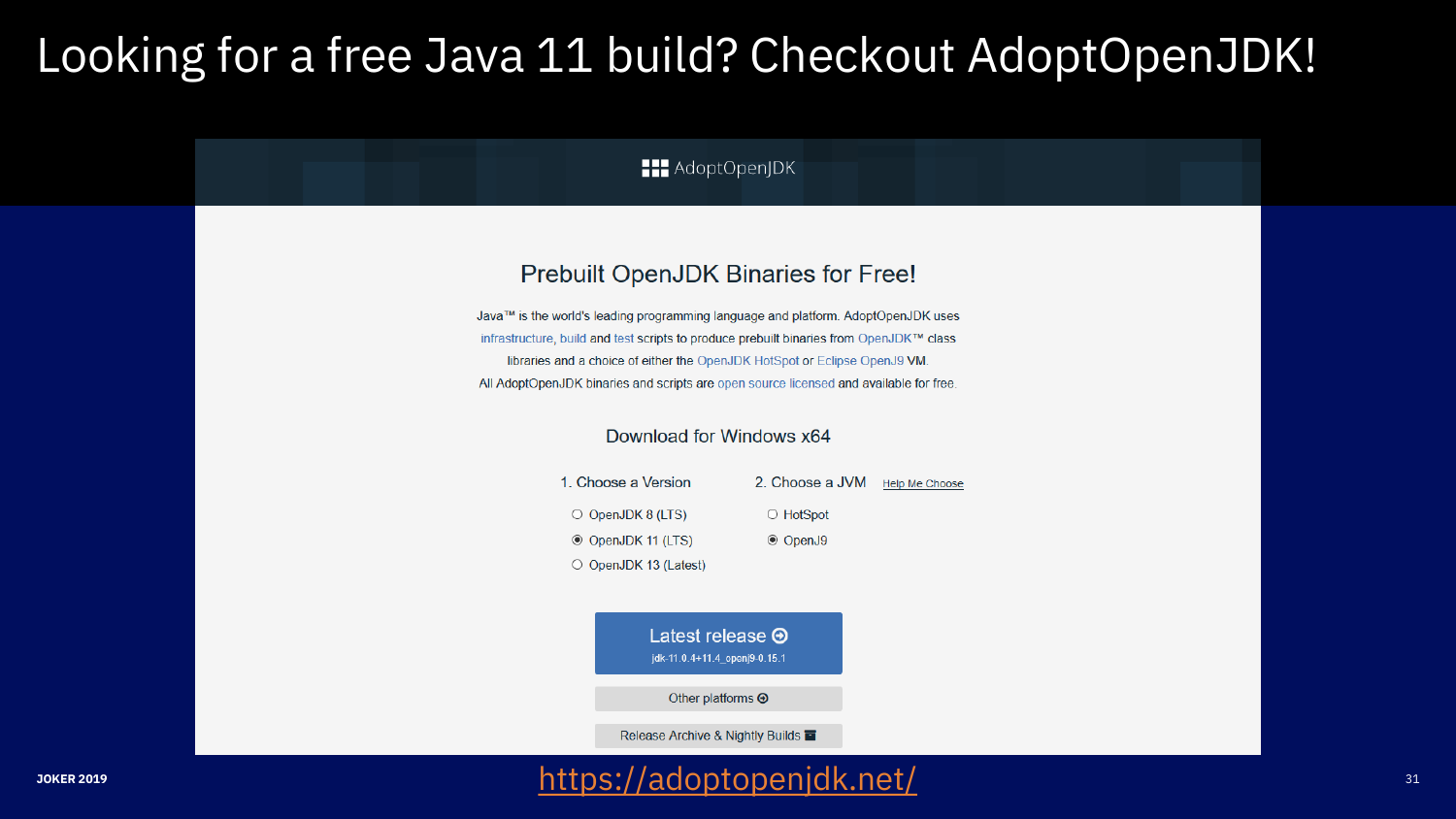# References/Resources

- My Blog on adding the Java 11+ feature to the migration tools (written instructions on running binary scanner): <https://developer.ibm.com/tutorials/migration-to-java-11-made-easy/>
- Video of how to migrate to Java 11 using the source scanner: <https://youtu.be/m-l9eu4AAq4>
- Binary [Scanner \(full link\): https://developer.ibm.com/wasdev/downloads/#asset/tools-](https://developer.ibm.com/wasdev/downloads/#asset/tools-Migration_Toolkit_for_Application_Binaries)Migration Toolkit for Application Binaries
	- Tool documentation and videos see the « additional information » section
- [Source Scanner \(full link\): https://developer.ibm.com/wasdev/downloads/#asset/tools-](https://developer.ibm.com/wasdev/downloads/#asset/tools-WebSphere_Application_Server_Migration_Toolkit)WebSphere Application Server Migration Toolkit
	- Tool documentation and videos see the « additional information » section
- Oracle Java SE Support Roadmap: <https://www.oracle.com/technetwork/java/java-se-support-roadmap.html>
- Migrating from Oracle Java to AdoptOpenJDK: <https://adoptopenjdk.net/MigratingtoAdoptOpenJDKfromOracleJava.pdf>
- Andy Guibert's blog on OpenLiberty Java 11+ support: <https://openliberty.io/blog/2019/02/06/java-11.html>